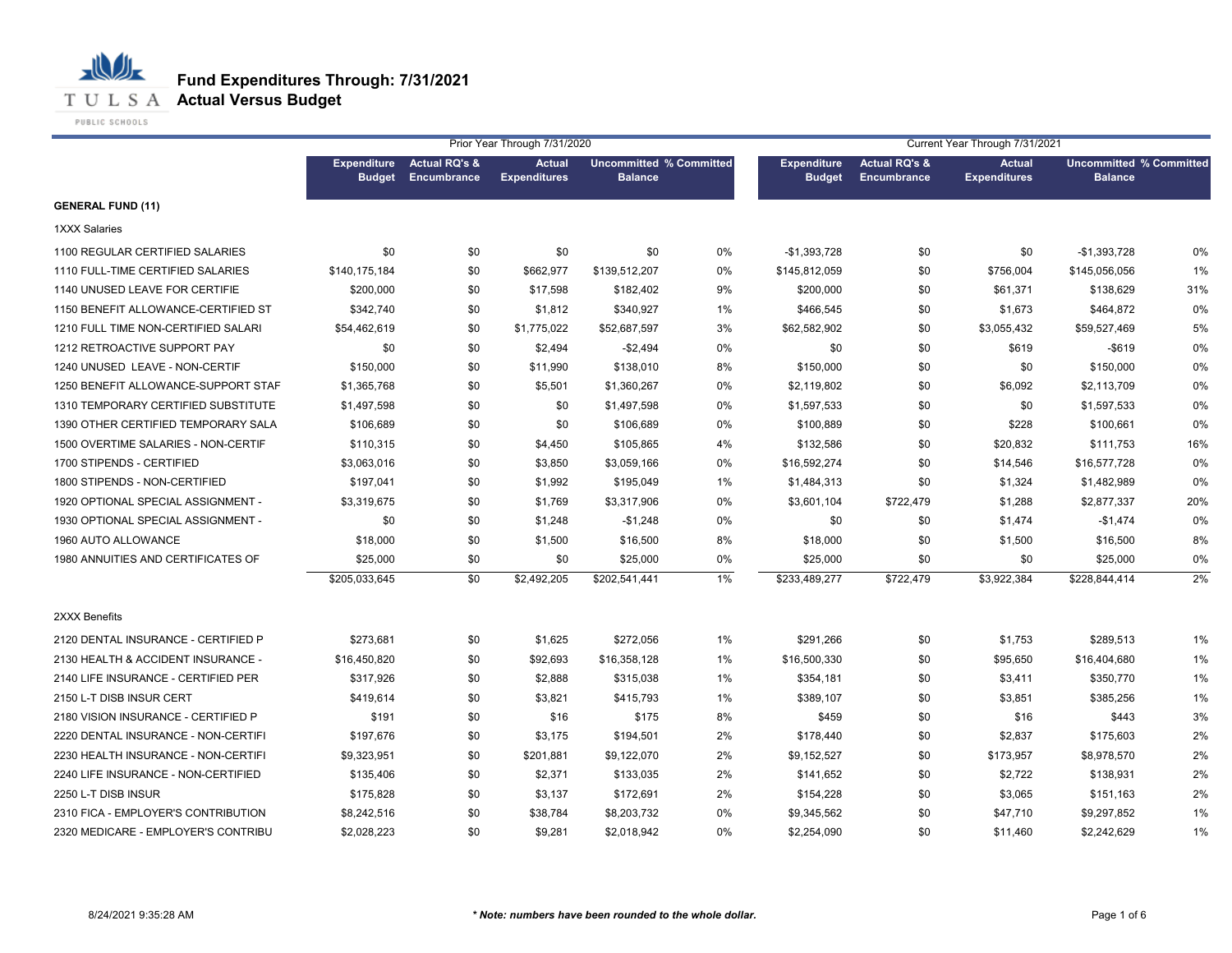**T U L S A Actual Versus Budget** 

PUBLIC SCHOOLS

|                                                  |                                     |                                         | Prior Year Through 7/31/2020         |                                                  |       | Current Year Through 7/31/2021      |                                         |                                      |                                                  |      |
|--------------------------------------------------|-------------------------------------|-----------------------------------------|--------------------------------------|--------------------------------------------------|-------|-------------------------------------|-----------------------------------------|--------------------------------------|--------------------------------------------------|------|
|                                                  | <b>Expenditure</b><br><b>Budget</b> | <b>Actual RQ's &amp;</b><br>Encumbrance | <b>Actual</b><br><b>Expenditures</b> | <b>Uncommitted % Committed</b><br><b>Balance</b> |       | <b>Expenditure</b><br><b>Budget</b> | <b>Actual RQ's &amp;</b><br>Encumbrance | <b>Actual</b><br><b>Expenditures</b> | <b>Uncommitted % Committed</b><br><b>Balance</b> |      |
| <b>GENERAL FUND (11)</b>                         |                                     |                                         |                                      |                                                  |       |                                     |                                         |                                      |                                                  |      |
| 2410 FICA - EMPLOYER'S CONTRIBUTION              | \$3,676,032                         | \$0                                     | \$109,375                            | \$3,566,657                                      | 3%    | \$3,722,034                         | \$0                                     | \$180,502                            | \$3,541,532                                      | 5%   |
| 2420 MEDICARE - EMPLOYER'S CONTRIBU              | \$878,507                           | \$0                                     | \$25,733                             | \$852,775                                        | 3%    | \$1,019,074                         | \$0                                     | \$44,151                             | \$974,923                                        | 4%   |
| 2510 DISTRICT PAID RETIREMENT                    | \$1,214,447                         | \$0                                     | \$43,715                             | \$1,170,732                                      | 4%    | \$1,170,783                         | \$0                                     | \$37,947                             | \$1,132,836                                      | 3%   |
| 2520 RETIREMENT - FEDERAL MATCHING               | \$824,736                           | \$0                                     | \$12,237                             | \$812,499                                        | 1%    | \$1,757,694                         | \$0                                     | \$16,730                             | \$1,740,964                                      | 1%   |
| 2530 RETIREMENT - EMPLOYER'S CONTRI              | \$13,820,787                        | \$0                                     | \$67,712                             | \$13,753,075                                     | 0%    | \$14,274,925                        | \$0                                     | \$74,180                             | \$14,200,744                                     | 1%   |
| 2610 RETIREMENT - DISTRICT PAID NON              | \$195,184                           | \$0                                     | \$12,834                             | \$182,350                                        | 7%    | \$221,913                           | \$0                                     | \$7,998                              | \$213,915                                        | 4%   |
| 2620 RETIREMENT - FEDERAL MATCHING               | \$189,770                           | \$0                                     | \$4,088                              | \$185,682                                        | 2%    | \$818,000                           | \$0                                     | \$42,592                             | \$775,408                                        | 5%   |
| 2630 RETIREMENT - EMPLOYER'S CONTRI              | \$2,471,066                         | \$0                                     | \$81,981                             | \$2,389,085                                      | 3%    | \$2,956,113                         | \$0                                     | \$140,519                            | \$2,815,594                                      | 5%   |
| 2710 UNEMPLOYMENT COMPENSATION - CE              | \$300,000                           | \$10,000                                | \$0                                  | \$290,000                                        | 3%    | \$300,000                           | \$40,000                                | \$0                                  | \$260,000                                        | 13%  |
| 2810 UNEMPLOYMENT COMPENSATION - NO              | \$100,000                           | \$0                                     | \$0                                  | \$100,000                                        | 0%    | \$100,000                           | \$0                                     | \$0                                  | \$100,000                                        | 0%   |
|                                                  | \$61,236,362                        | \$10,000                                | \$717,346                            | \$60,509,016                                     | $1\%$ | \$65,102,378                        | \$40,000                                | \$891,052                            | \$64,171,326                                     | 1%   |
| 3XXX Purchased Professional & Technical Services |                                     |                                         |                                      |                                                  |       |                                     |                                         |                                      |                                                  |      |
| 3100 OFFICIAL/ADMINISTRATIVE SERVIC              | \$207,469                           | \$104,160                               | \$0                                  | \$103,309                                        | 50%   | \$238,248                           | \$33,920                                | \$0                                  | \$204,328                                        | 14%  |
| 3200 PROFESSIONAL-EDUCATION SERVICE              | \$8,642,100                         | \$5,350,271                             | \$0                                  | \$3,291,829                                      | 62%   | \$12,402,315                        | \$4,488,659                             | \$148                                | \$7,913,508                                      | 36%  |
| 3310 ACCOUNTING SERVICES                         | \$159,000                           | \$27,500                                | \$0                                  | \$131,500                                        | 17%   | \$189,800                           | \$25,200                                | \$0                                  | \$164,600                                        | 13%  |
| 3360 MEDICAL SERVICES                            | \$354,201                           | \$106,000                               | \$0                                  | \$248,201                                        | 30%   | \$253,968                           | \$76,980                                | \$0                                  | \$176,988                                        | 30%  |
| 3370 OTHER PROFESSIONAL SERVICES                 | \$983,456                           | \$530,030                               | \$3,523                              | \$449,904                                        | 54%   | \$834,651                           | \$548,218                               | \$13,608                             | \$272,825                                        | 67%  |
| 3420 DATA PROCESSING SERVICES                    | \$15,000                            | \$15,000                                | \$0                                  | \$0                                              | 100%  | \$15,000                            | \$9,000                                 | \$0                                  | \$6,000                                          | 60%  |
| 3430 OFFICIALS                                   | \$136,740                           | \$85,000                                | \$1,000                              | \$50,740                                         | 63%   | \$187,540                           | \$65,000                                | \$0                                  | \$122,540                                        | 35%  |
| 3440 SECURITY SERVICES                           | \$41,165                            | \$0                                     | \$0                                  | \$41,165                                         | 0%    | \$40,865                            | \$0                                     | \$0                                  | \$40,865                                         | 0%   |
| 3460 OTHER TECHNICAL SERVICES                    | \$658,608                           | \$475,221                               | \$0                                  | \$183,387                                        | 72%   | \$534,251                           | \$535,122                               | \$335                                | $-$1,206$                                        | 100% |
| 3510 CIVIL LITIGATION-PLAINTIFF                  | \$8,000                             | \$0                                     | \$0                                  | \$8,000                                          | 0%    | \$8,000                             | \$6,000                                 | \$0                                  | \$2,000                                          | 75%  |
| 3520 CIVIL LITIGATION-DEFENDANT                  | \$12,000                            | \$0                                     | \$0                                  | \$12,000                                         | 0%    | \$12,000                            | \$22,500                                | \$0                                  | $-$10,500$                                       | 188% |
| 3530 CONTRACT SVCS: DRAFT & REVIEW               | \$64,313                            | \$0                                     | \$0                                  | \$64,313                                         | 0%    | \$64,313                            | \$6,000                                 | \$0                                  | \$58,313                                         | 9%   |
| 3540 LEGAL-BOARD REPRESENTATION                  | \$19,000                            | \$0                                     | \$0                                  | \$19,000                                         | 0%    | \$19,000                            | \$31,000                                | \$0                                  | $-$12,000$                                       | 163% |
| 3550 DUE PROCESS                                 | \$21,550                            | \$0                                     | \$0                                  | \$21,550                                         | 0%    | \$21,550                            | \$35,000                                | \$0                                  | $-$13,450$                                       | 162% |
| 3560 EMPLOYMENT LAW                              | \$73,425                            | \$0                                     | \$0                                  | \$73,425                                         | 0%    | \$73,425                            | \$55,560                                | \$0                                  | \$17,865                                         | 76%  |
| 3570 OTHER LEGAL SERVICES                        | \$85,987                            | \$0                                     | \$0                                  | \$85,987                                         | 0%    | \$85,987                            | \$96,000                                | \$0                                  | $-$10,013$                                       | 112% |
| 3580 LEGAL-GENERAL LEGAL ADVICE                  | \$49,000                            | \$0                                     | \$0                                  | \$49,000                                         | 0%    | \$49,000                            | \$0                                     | \$0                                  | \$49,000                                         | 0%   |
| 3590 PROFESSIONAL EMPLOYEE TRAINING              | \$7,829,633                         | \$3,857,250                             | \$119,000                            | \$3,853,384                                      | 51%   | \$9,879,850                         | \$4,980,907                             | \$0                                  | \$4,898,943                                      | 50%  |
| 3600 PROFESSIONAL EMPLOYEE TRAINING              | \$0                                 | \$5,000                                 | \$0                                  | $-$5,000$                                        | 0%    | \$0                                 | \$0                                     | \$0                                  | \$0                                              | 0%   |
|                                                  | \$19,360,649                        | \$10,555,431                            | \$123,523                            | \$8,681,694                                      | 55%   | \$24,909,763                        | \$11,015,067                            | \$14.090                             | \$13,880,606                                     | 44%  |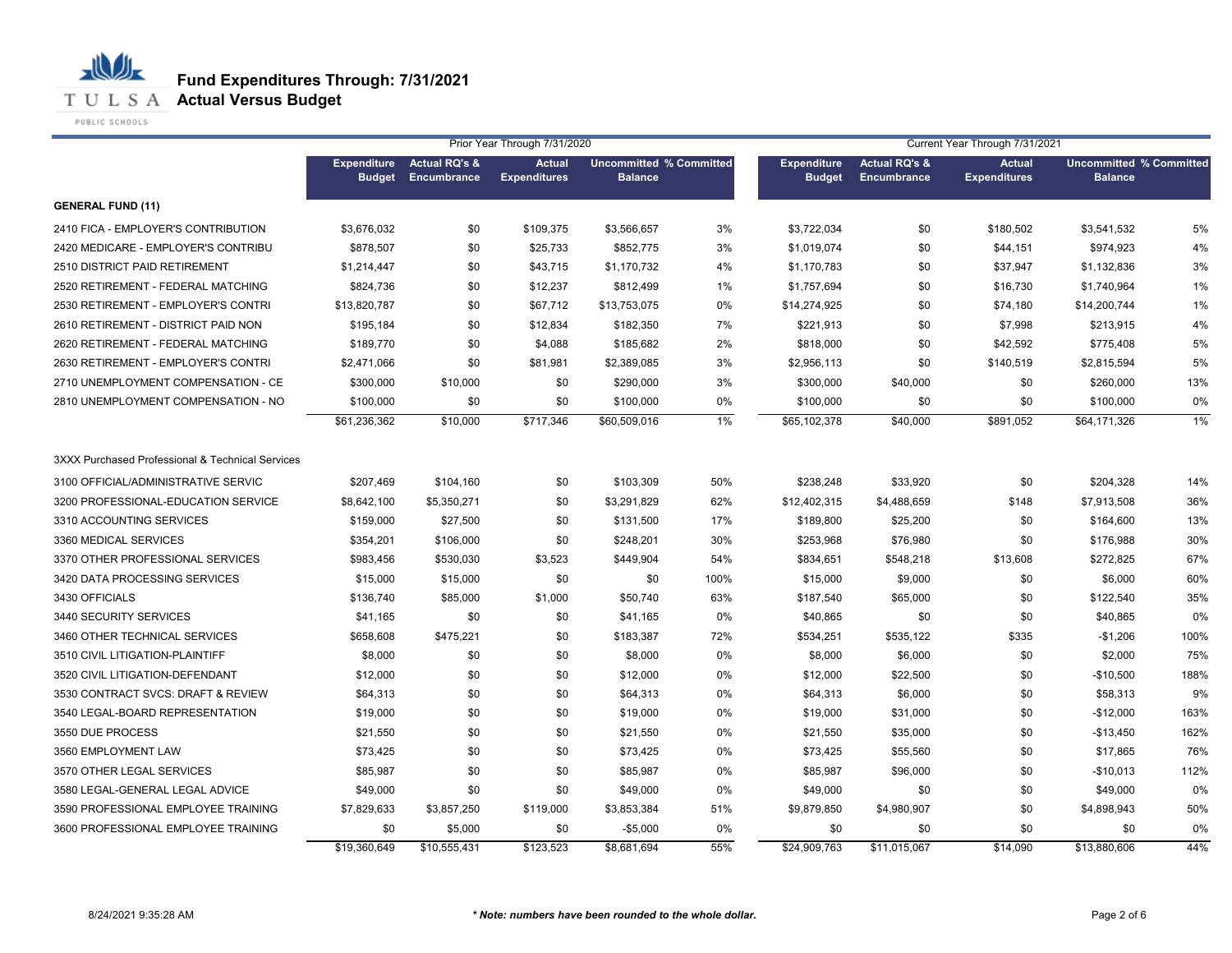

|                                         |                                     |                                         | Prior Year Through 7/31/2020         |                                                  |      | Current Year Through 7/31/2021      |                                         |                                      |                                                  |      |  |
|-----------------------------------------|-------------------------------------|-----------------------------------------|--------------------------------------|--------------------------------------------------|------|-------------------------------------|-----------------------------------------|--------------------------------------|--------------------------------------------------|------|--|
|                                         | <b>Expenditure</b><br><b>Budget</b> | <b>Actual RQ's &amp;</b><br>Encumbrance | <b>Actual</b><br><b>Expenditures</b> | <b>Uncommitted % Committed</b><br><b>Balance</b> |      | <b>Expenditure</b><br><b>Budget</b> | <b>Actual RQ's &amp;</b><br>Encumbrance | <b>Actual</b><br><b>Expenditures</b> | <b>Uncommitted % Committed</b><br><b>Balance</b> |      |  |
| <b>GENERAL FUND (11)</b>                |                                     |                                         |                                      |                                                  |      |                                     |                                         |                                      |                                                  |      |  |
| <b>4XXX Purchased Property Services</b> |                                     |                                         |                                      |                                                  |      |                                     |                                         |                                      |                                                  |      |  |
| 4111 WATER/SEWER SERVICES (NON-EMER     | \$1,615,769                         | \$0                                     | \$0                                  | \$1,615,769                                      | 0%   | \$1,615,769                         | \$1,568,182                             | \$47,587                             | \$0                                              | 100% |  |
| 4200 SODEXO MANAGEMENT FEE              | \$0                                 | \$0                                     | \$0                                  | \$0                                              | 0%   | \$1,157,882                         | \$1,157,882                             | \$0                                  | \$0                                              | 100% |  |
| 4250 LAUNDRY SERVICES                   | \$10,250                            | \$10,000                                | \$0                                  | \$250                                            | 98%  | \$10,250                            | \$10,000                                | \$0                                  | \$250                                            | 98%  |  |
| 4260 LAWN-CARE SERVICES                 | \$26,005                            | \$0                                     | \$0                                  | \$26,005                                         | 0%   | \$29,339                            | \$0                                     | \$0                                  | \$29,339                                         | 0%   |  |
| 4320 COMPUTER SERVICE                   | \$725,019                           | \$151,117                               | \$560,643                            | \$13,259                                         | 98%  | \$746,397                           | \$494,070                               | \$249,179                            | \$3,148                                          | 100% |  |
| 4360 REP/MAINT OFFICE MACHINE SVCS      | \$8,400                             | \$2,858                                 | \$0                                  | \$5,542                                          | 34%  | \$8,400                             | \$0                                     | \$0                                  | \$8,400                                          | 0%   |  |
| 4380 OTHER BUILDING SERVICES            | \$6,060                             | \$6,380                                 | \$0                                  | $-$ \$320                                        | 105% | \$6,520                             | \$5,505                                 | \$1,380                              | $-$ \$365                                        | 106% |  |
| 4390 OTHER EQUIPMENT AND VEHICLE SE     | \$108,159                           | \$71,000                                | \$0                                  | \$37,159                                         | 66%  | \$147,980                           | \$70,500                                | \$0                                  | \$77,480                                         | 48%  |  |
| 4392 OTHER EQUIPMENT AND VEHICLE SE     | \$620                               | \$0                                     | \$0                                  | \$620                                            | 0%   | \$620                               | \$0                                     | \$0                                  | \$620                                            | 0%   |  |
| 4400 RENTAL OR LEASE SERVICES           | \$180,798                           | \$185,000                               | \$0                                  | $-$4,202$                                        | 102% | \$0                                 | \$0                                     | \$0                                  | \$0                                              | 0%   |  |
| 4421 TPS TRANSPORTATION                 | \$853,645                           | \$1,688                                 | \$0                                  | \$851,958                                        | 0%   | \$470,893                           | \$9,688                                 | \$0                                  | \$461,205                                        | 2%   |  |
| 4430 LAND AND BUILDING SERVICES         | \$65,500                            | \$500                                   | \$0                                  | \$65,000                                         | 1%   | \$65,500                            | \$0                                     | \$0                                  | \$65,500                                         | 0%   |  |
| 4490 OTHER RENTAL OR LEASE SERVICES     | \$380                               | \$0                                     | \$0                                  | \$380                                            | 0%   | \$380                               | \$0                                     | \$0                                  | \$380                                            | 0%   |  |
| 4500 CONSTRUCTION SERVICES              | \$0                                 | \$0                                     | \$0                                  | \$0                                              | 0%   | \$21,346,008                        | \$12,471,147                            | \$2,081,499                          | \$6,793,361                                      | 68%  |  |
|                                         | \$3,600,605                         | \$428,542                               | \$560,643                            | \$2,611,419                                      | 27%  | \$25,605,937                        | \$15,786,974                            | \$2,379,645                          | \$7,439,317                                      | 71%  |  |
| 5XXX Other Purchased Services           |                                     |                                         |                                      |                                                  |      |                                     |                                         |                                      |                                                  |      |  |
| 5130 STUDENT TRANSPORTATION SERVICE     | \$27,046                            | \$12,180                                | \$0                                  | \$14,866                                         | 45%  | \$85,457                            | \$9,040                                 | \$120                                | \$76,297                                         | 11%  |  |
| 5150 STUDENT OUT OF DIST TRVL - LOG     | \$2,311                             | \$0                                     | \$0                                  | \$2,311                                          | 0%   | \$1,933                             | \$0                                     | \$0                                  | \$1,933                                          | 0%   |  |
| 5160 STUDENT OUT OF DIST TRVL -MEAL     | \$2,400                             | \$0                                     | \$0                                  | \$2,400                                          | 0%   | \$1,600                             | \$0                                     | \$0                                  | \$1,600                                          | 0%   |  |
| 5220 LIABILITY INSURANCE                | \$89,610                            | \$0                                     | \$58,980                             | \$30,630                                         | 66%  | \$153,435                           | \$92,676                                | \$0                                  | \$60,759                                         | 60%  |  |
| 5240 VEHICLE INSURANCE-STUDENT TRAN     | \$0                                 | \$0                                     | \$30,630                             | -\$30,630                                        | 0%   | \$0                                 | \$0                                     | \$0                                  | \$0                                              | 0%   |  |
| 5250 SURETY BONDS                       | \$20,972                            | \$0                                     | \$20,972                             | \$0                                              | 100% | \$23,133                            | \$23,033                                | \$0                                  | \$100                                            | 100% |  |
| 5290 OTHER INSURANCE SERVICES           | \$790,108                           | \$68,770                                | \$26,338                             | \$695,000                                        | 12%  | \$819,169                           | \$109,544                               | \$19,800                             | \$689,825                                        | 16%  |  |
| 5300 COMMUNICATION SERVICES             | \$52.483                            | \$12,220                                | \$1,600                              | \$38,663                                         | 26%  | \$47,280                            | \$22,820                                | \$0                                  | \$24,460                                         | 48%  |  |
| 5310 POSTAGE SERVICES                   | \$187,953                           | \$96,042                                | \$35,192                             | \$56,719                                         | 70%  | \$186,453                           | \$131,098                               | \$5,889                              | \$49,466                                         | 73%  |  |
| 5315 COURIER SERVICES                   | \$4,000                             | \$3,561                                 | \$439                                | \$0                                              | 100% | \$4,000                             | \$4,000                                 | \$0                                  | \$0                                              | 100% |  |
| 5320 TELEPHONE OR TELEGRAPH SERVICE     | \$205,000                           | \$198,474                               | \$6,526                              | \$0                                              | 100% | \$246,600                           | \$240,113                               | \$6,487                              | \$0                                              | 100% |  |
| 5340 MOBILE COMM DEVICES                | \$104,794                           | \$487,089                               | \$35,038                             | $-$417,333$                                      | 498% | \$1,354,927                         | \$765,787                               | \$0                                  | \$589,139                                        | 57%  |  |
| 5350 IPAD SERVICE AGREEMENT             | \$39,314                            | \$38,814                                | \$0                                  | \$500                                            | 99%  | \$17,955                            | \$1,856                                 | \$0                                  | \$16,099                                         | 10%  |  |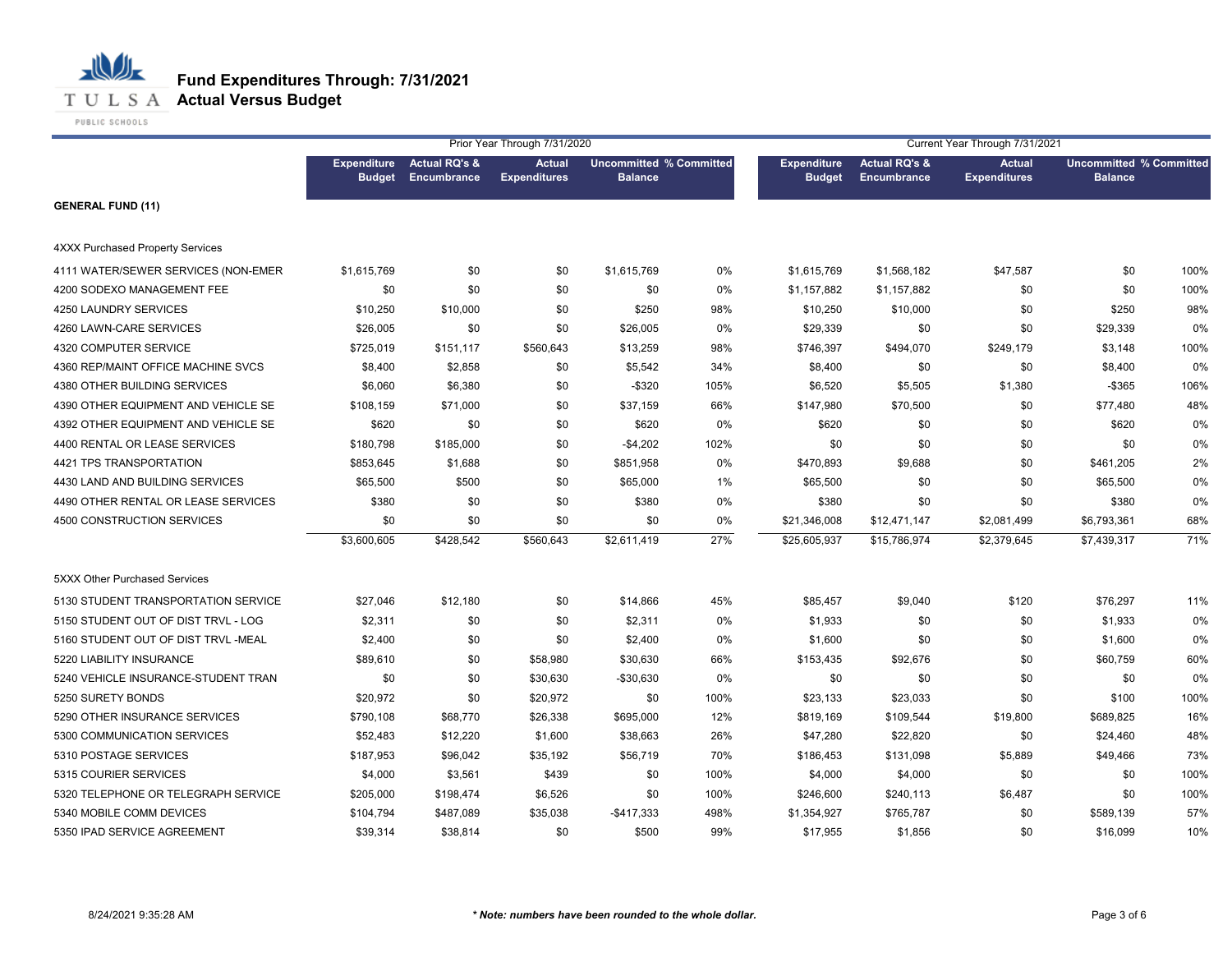**T U L S A Actual Versus Budget** 

PUBLIC SCHOOLS

|                                     |               |                                          | Prior Year Through 7/31/2020         |                                                  |       | Current Year Through 7/31/2021      |                                                |                                      |                                                  |      |
|-------------------------------------|---------------|------------------------------------------|--------------------------------------|--------------------------------------------------|-------|-------------------------------------|------------------------------------------------|--------------------------------------|--------------------------------------------------|------|
|                                     | <b>Budget</b> | Expenditure Actual RQ's &<br>Encumbrance | <b>Actual</b><br><b>Expenditures</b> | <b>Uncommitted % Committed</b><br><b>Balance</b> |       | <b>Expenditure</b><br><b>Budget</b> | <b>Actual RQ's &amp;</b><br><b>Encumbrance</b> | <b>Actual</b><br><b>Expenditures</b> | <b>Uncommitted % Committed</b><br><b>Balance</b> |      |
| <b>GENERAL FUND (11)</b>            |               |                                          |                                      |                                                  |       |                                     |                                                |                                      |                                                  |      |
| 5400 ADVERTISING                    | \$4,395       | \$1,308                                  | \$0                                  | \$3,087                                          | 30%   | \$2,100                             | \$14,402                                       | \$5,598                              | $-$17,900$                                       | 952% |
| 5420 PRINTED ADVERTISING            | \$20,018      | \$15,000                                 | \$0                                  | \$5,018                                          | 75%   | \$20,018                            | \$18,892                                       | \$1,108                              | \$18                                             | 100% |
| 5500 PRINTING AND BINDING           | \$29,830      | \$5,355                                  | \$645                                | \$23,830                                         | 20%   | \$14,430                            | \$4,000                                        | \$0                                  | \$10,430                                         | 28%  |
| 5591 PRINTING IN HOUSE              | \$53,268      | \$0                                      | \$0                                  | \$53,268                                         | 0%    | \$43,283                            | \$0                                            | \$0                                  | \$43,283                                         | 0%   |
| 5592 PRINTING CLICK CHARGES         | \$612,333     | \$603,120                                | \$0                                  | \$9,213                                          | 98%   | \$578,912                           | \$355,545                                      | \$0                                  | \$223,367                                        | 61%  |
| 5610 TUTITIONS TO OTHER DISTRICTS W | \$10,000      | \$0                                      | \$0                                  | \$10,000                                         | 0%    | \$10,000                            | \$0                                            | \$0                                  | \$10,000                                         | 0%   |
| 5810 TRAVEL IN-DISTRICT / MILEAGE   | \$323,299     | \$0                                      | \$0                                  | \$323,299                                        | 0%    | \$392,158                           | \$85,325                                       | \$175                                | \$306,658                                        | 22%  |
| 5820 TRAVEL OUT OF DISTRICT         | \$1,150,297   | \$9,700                                  | $-$2,087$                            | \$1,142,684                                      | 1%    | \$679,815                           | \$50,237                                       | \$4,922                              | \$624,655                                        | 8%   |
| 5990 OTHER PURCHASED SERVICES       | \$2,853,386   | \$2,724,118                              | \$137                                | \$129,131                                        | 95%   | \$2,336,976                         | \$2,260,167                                    | -\$119,395                           | \$196,204                                        | 92%  |
|                                     | \$6,582,817   | \$4,275,750                              | \$214,411                            | \$2,092,656                                      | 68%   | \$7,019,633                         | \$4,188,536                                    | $-$75,296$                           | \$2,906,393                                      | 59%  |
| <b>6XXX Supplies and Materials</b>  |               |                                          |                                      |                                                  |       |                                     |                                                |                                      |                                                  |      |
| 6110 PAPER AND COPY SUPPLIES        | \$119,866     | \$83,775                                 | \$75                                 | \$36,016                                         | 70%   | \$138,850                           | \$81,812                                       | \$2,188                              | \$54,850                                         | 60%  |
| 6111 PAPER AND COPY SUPPLIES-WAREHO | \$183,568     | \$0                                      | \$265                                | \$183,303                                        | 0%    | \$116,230                           | \$138                                          | \$221                                | \$115,871                                        | 0%   |
| 6112 PAPER AND COPY SUPPLIES-ONLINE | \$89,572      | \$310                                    | \$0                                  | \$89,263                                         | 0%    | \$44,914                            | \$0                                            | \$0                                  | \$44,914                                         | 0%   |
| 6119 ONLINE ORDERING ENCUMBRANCE    | \$0           | \$462,916                                | \$0                                  | -\$462,916                                       | 0%    | \$0                                 | \$29,433                                       | \$0                                  | $-$29,433$                                       | 0%   |
| 6120 AUTOMOTIVE/BUS SUPPLIES        | \$31,210      | \$0                                      | $-$195$                              | \$31,405                                         | $-1%$ | \$22,459                            | \$0                                            | \$0                                  | \$22,459                                         | 0%   |
| 6130 CONSUMABLE TECHNOLOGY SUPPLIES | \$0           | \$2,000                                  | \$0                                  | $-$2,000$                                        | 0%    | \$0                                 | \$0                                            | \$0                                  | \$0                                              | 0%   |
| 6140 TESTING SUPPLIES AND MATERIALS | \$208,417     | \$0                                      | \$0                                  | \$208,417                                        | 0%    | \$199,535                           | \$6,271                                        | \$0                                  | \$193,264                                        | 3%   |
| 6150 FILMS VIDEOS AUDIO TAPES AV SU | \$11,727      | \$0                                      | \$0                                  | \$11,727                                         | 0%    | \$0                                 | \$0                                            | \$0                                  | \$0                                              | 0%   |
| 6160 FIRST AID SUPPLIES             | \$22,982      | \$21,166                                 | \$0                                  | \$1,816                                          | 92%   | \$68,136                            | \$12,002                                       | \$33                                 | \$56,101                                         | 18%  |
| 6161 FIRST AID - WAREHOUSE          | \$1,500       | \$0                                      | \$1,273                              | \$227                                            | 85%   | \$1,500                             | \$0                                            | \$0                                  | \$1,500                                          | 0%   |
| 6166 INVENTORY - HEALTH SUPPLIES    | \$12,613      | \$0                                      | \$0                                  | \$12,613                                         | 0%    | \$12,613                            | \$4,399                                        | \$59                                 | \$8,155                                          | 35%  |
| 6169 INVENTORY - ISSUED             | \$0           | \$0                                      | $-$ \$24                             | \$24                                             | 0%    | \$0                                 | \$13                                           | $-$ \$59                             | \$46                                             | 0%   |
| 6170 PAPER PRODUCTS                 | \$0           | \$0                                      | \$0                                  | \$0                                              | 0%    | $-$1,500$                           | \$0                                            | \$0                                  | $-$1,500$                                        | 0%   |
| 6180 CLEAN-MAINT SUPPLIES CHEMICALS | \$733,269     | \$2,296                                  | \$822                                | \$730,152                                        | 0%    | \$1,102,185                         | \$390,921                                      | \$22,801                             | \$688,463                                        | 38%  |
| 6181 CLEAN-MAINT SUPPLIES CHEMICALS | \$282         | \$0                                      | \$0                                  | \$282                                            | 0%    | \$0                                 | \$0                                            | \$0                                  | \$0                                              | 0%   |
| 6190 GENERAL OFFICE SUPPLIES        | \$799,428     | \$20,729                                 | \$580                                | \$778,119                                        | 3%    | \$915,479                           | \$34,531                                       | \$4,606                              | \$876,342                                        | 4%   |
| 6191 GENERAL OFFICE SUPPLIES-WAREHO | \$108,508     | \$0                                      | \$2,601                              | \$105,906                                        | 2%    | \$57,199                            | \$73                                           | \$185                                | \$56,941                                         | 0%   |
| 6192 GENERAL OFFICE SUPPLIES-ONLINE | \$366,535     | \$1,800                                  | \$0                                  | \$364,734                                        | 0%    | \$323,628                           | \$67                                           | \$0                                  | \$323,561                                        | 0%   |
| 6196 INVENTORY - NEW INV SYSTEM     | \$200,000     | \$17,500                                 | $-$3,433$                            | \$185,933                                        | 7%    | \$200,000                           | \$17,500                                       | $-$ \$366                            | \$182,866                                        | 9%   |
| 6197 INVENTORY WRITE OFF            | \$0           | \$0                                      | \$0                                  | \$0                                              | 0%    | \$0                                 | \$0                                            | $-$ \$253                            | \$253                                            | 0%   |
| 6199 INVENTORY ISSUED               | \$0           | \$0                                      | $-$1,699$                            | \$1,699                                          | 0%    | \$0                                 | \$0                                            | $-$18,719$                           | \$18,719                                         | 0%   |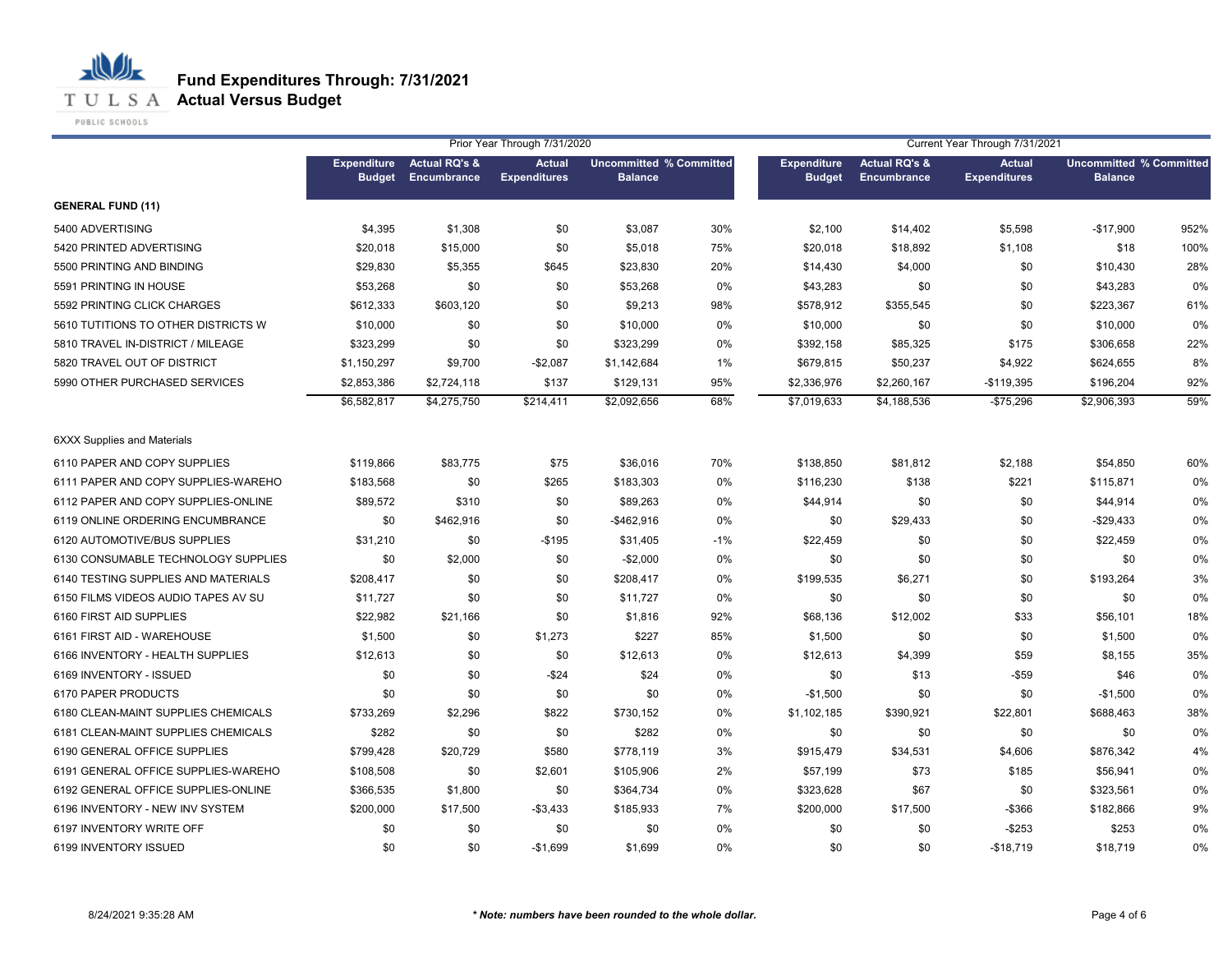

PUBLIC SCHOOLS

| <b>Expenditure</b><br><b>Actual RQ's &amp;</b><br><b>Uncommitted % Committed</b><br><b>Expenditure</b><br><b>Actual RQ's &amp;</b><br><b>Actual</b><br><b>Uncommitted % Committed</b><br><b>Actual</b> |      |
|--------------------------------------------------------------------------------------------------------------------------------------------------------------------------------------------------------|------|
| <b>Budget Encumbrance</b><br><b>Expenditures</b><br><b>Balance</b><br><b>Encumbrance</b><br><b>Balance</b><br><b>Budget</b><br><b>Expenditures</b>                                                     |      |
| <b>GENERAL FUND (11)</b>                                                                                                                                                                               |      |
| 6240 ELECTRICITY<br>\$4,869,043<br>\$0<br>\$0<br>\$4,869,043<br>0%<br>\$4,869,043<br>\$0<br>\$0<br>\$4,869,043                                                                                         | 100% |
| 31%<br>6250 GASOLINE<br>\$649,792<br>\$200,000<br>\$0<br>\$449,792<br>\$648,792<br>\$783,099<br>\$16,900<br>$-$151,207$                                                                                | 123% |
| \$1,028,185<br>\$0<br>\$2,820<br>0%<br>\$1,028,185<br>\$0<br>6270 NATURAL GAS<br>\$1,025,365<br>\$876,906<br>\$151,279                                                                                 | 85%  |
| 82%<br>6410 BOOKS<br>\$1,013,900<br>\$825,674<br>\$1,200<br>\$187,026<br>\$673,415<br>\$602,711<br>\$0<br>\$70,704                                                                                     | 90%  |
| \$295<br>6%<br>\$786<br>\$300<br>6420 PERIODICALS<br>\$16,619<br>\$749<br>\$15,576<br>\$16,619<br>\$15,534                                                                                             | 7%   |
| 23%<br>6430 STATE ADOPTED TEXTBOOKS<br>\$1,651,010<br>\$371,906<br>\$1,279,104<br>\$3,333,365<br>\$1,588,758<br>\$0<br>\$1,744,607<br>\$0                                                              | 48%  |
| 0%<br>6440 SUPPLEMENTAL TEXTBOOKS (NON-ST<br>\$100,668<br>\$0<br>\$0<br>\$100,668<br>\$73,645<br>$-$13,027$<br>\$16,324<br>\$70,348                                                                    | 4%   |
| \$10,701<br>31%<br>\$1,402<br>$-$567$<br>6450 WORKBOOKS<br>\$34,236<br>\$0<br>\$23,535<br>\$5,750<br>\$4,915                                                                                           | 110% |
| 6470 NEWSPAPERS<br>\$249<br>\$0<br>\$0<br>\$249<br>0%<br>\$249<br>\$0<br>\$0<br>\$249                                                                                                                  | 0%   |
| \$912<br>\$958<br>$-$2,520$<br>376%<br>6480 MAGAZINES<br>\$2,474<br>\$1,384<br>\$0<br>\$0<br>\$1,384                                                                                                   | 0%   |
| 6510 APPLIANCES/FURNITURE/FIXTURES<br>\$157,558<br>\$0<br>\$146,095<br>7%<br>\$111,008<br>\$1,486<br>\$303,984<br>\$11,463<br>\$416,478                                                                | 27%  |
| \$2,500<br>0%<br>6520 AUDIOVISUAL<br>\$0<br>\$0<br>\$2,500<br>\$2,500<br>\$0<br>\$0<br>\$2,500                                                                                                         | 0%   |
| 6530 TECHNOLOGY-RELATED EQUIPMENT<br>\$497,697<br>\$4,051,038<br>11%<br>\$4,240,639<br>\$3,733,682<br>\$4,554,167<br>\$5,431<br>\$496,601<br>\$10,356                                                  | 12%  |
| 6560 MACHINERY<br>\$0<br>\$218,270<br>\$0<br>$-$218,270$<br>0%<br>\$0<br>\$0<br>\$0<br>\$0                                                                                                             | 0%   |
| 6570 UNIFORMS<br>\$37,046<br>\$0<br>\$0<br>\$37,046<br>0%<br>\$31,046<br>\$0<br>\$0<br>\$31,046                                                                                                        | 0%   |
| 6810 COCURRICULAR SUPPLIES<br>\$1,874,833<br>\$345,209<br>19%<br>\$5,034,565<br>\$104,767<br>\$44<br>\$4,929,753<br>\$10,761<br>\$1,518,863                                                            | 2%   |
| 6811 COCURRICULAR SUPPLIES-WAREHOUS<br>\$36,565<br>\$0<br>\$0<br>\$36,565<br>0%<br>\$39,079<br>\$0<br>\$0<br>\$39,079                                                                                  | 0%   |
| \$97,269<br>\$68<br>\$82,769<br>15%<br>\$14,724<br>\$615<br>\$28,935<br>6820 AWARDS DECOR REGALIA REFRESHME<br>\$14,432<br>\$44,273                                                                    | 35%  |
| 6830 EXTRACURRICULAR SUPPLIES<br>\$89,509<br>\$50,159<br>\$0<br>\$39,350<br>56%<br>\$160,659<br>\$35,013<br>\$5,699<br>\$119,947                                                                       | 25%  |
| 17%<br>\$19,103,536<br>\$3,159,256<br>\$23,767<br>\$15,920,513<br>\$23,820,914<br>\$10,052,464<br>\$63,822<br>\$13,704,628                                                                             | 42%  |
| <b>7XXX Property/Equipment</b>                                                                                                                                                                         |      |
| 0%<br>\$0<br>\$0<br>7320 EQUIPMENT-AUDIO VISUAL<br>\$5,487<br>\$0<br>\$0<br>\$5,487<br>\$0<br>\$0                                                                                                      | 0%   |
| \$0<br>0%<br>\$0<br>\$0<br>\$0<br>\$0<br>7330 TECHNOLOGY-RELATED HARDWARE<br>\$18,959<br>\$0<br>\$18,959                                                                                               | 0%   |
| 7390 OTHER EQUIPMENT<br>\$2,000<br>\$0<br>\$0<br>\$2,000<br>0%<br>\$2,000<br>\$0<br>\$0<br>\$2,000                                                                                                     | 0%   |
| \$71,280<br>\$65,340<br>100%<br>\$35,208<br>\$35,208<br>\$0<br>\$0<br><b>7620 BUSES</b><br>\$5,940<br>\$0                                                                                              | 100% |
| 73%<br>\$97,726<br>\$65,340<br>\$5,940<br>\$26,446<br>\$37,208<br>\$35,208<br>$\overline{50}$<br>\$2,000                                                                                               | 95%  |
| 8XXX Other Objects and Reserves                                                                                                                                                                        |      |
| 8100 DUES AND FEES FOR SERVICES<br>\$213,223<br>\$33,554<br>\$41,951<br>\$137,718<br>35%<br>\$199,936<br>\$116,889<br>\$47,008<br>\$36,038                                                             | 82%  |
| 0%<br>$-$ \$852,346<br>\$0<br>$-$ \$852,346<br>8400 BUDGET CONTINGENCY<br>\$5,474,629<br>\$0<br>\$0<br>\$5,474,629<br>\$0                                                                              | 0%   |
| 8600 STAFF REGISTRATION AND TUITION<br>\$1,034,295<br>\$79,249<br>$-$3,392$<br>\$958,438<br>7%<br>\$765,938<br>\$51,602<br>\$3,526<br>\$710.810                                                        | 7%   |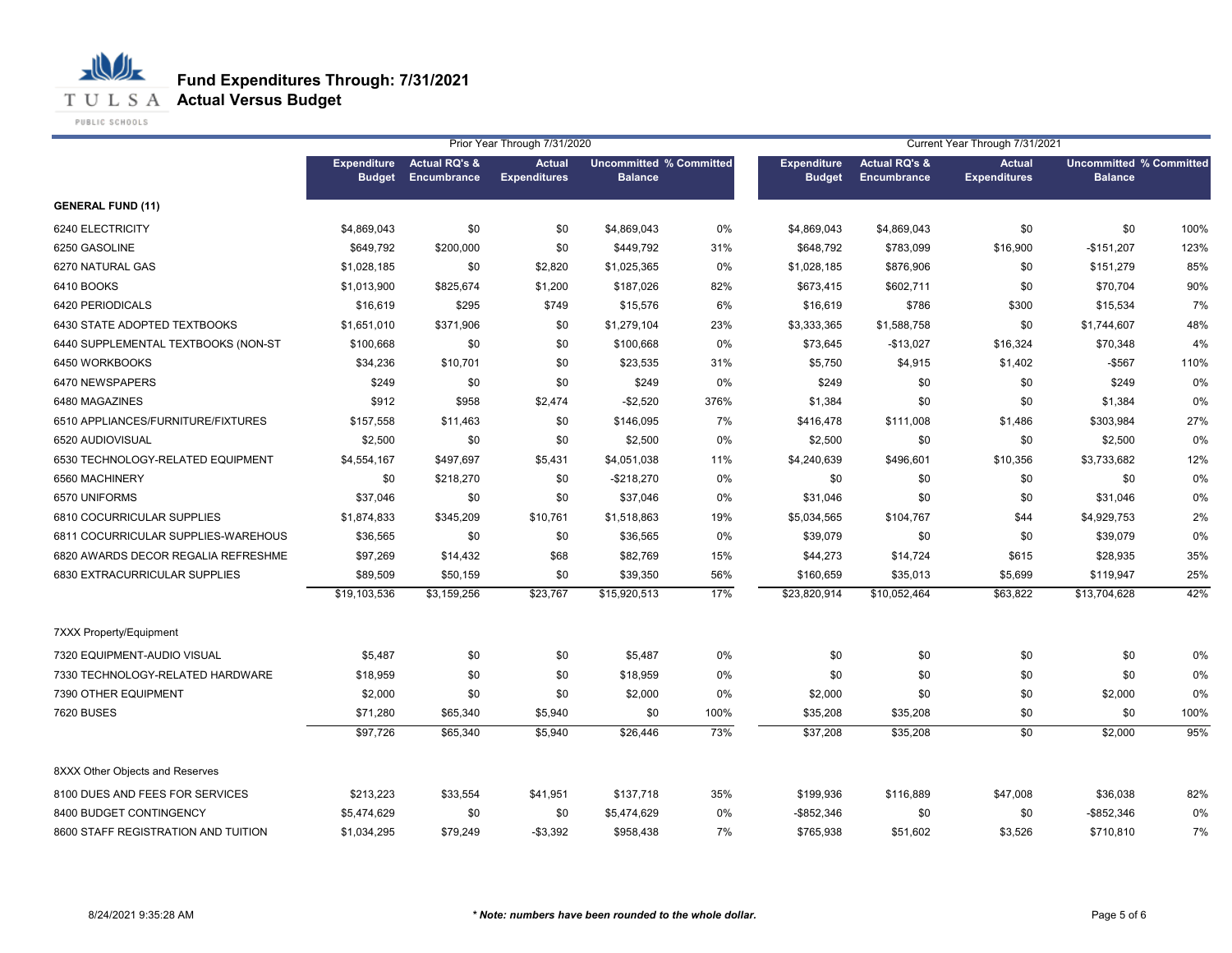## **T U L S A Actual Versus Budget**

PUBLIC SCHOOLS

|                                      |                                     |                                                | Prior Year Through 7/31/2020         |                                           |       | Current Year Through 7/31/2021      |                                         |                                      |                                                  |     |  |
|--------------------------------------|-------------------------------------|------------------------------------------------|--------------------------------------|-------------------------------------------|-------|-------------------------------------|-----------------------------------------|--------------------------------------|--------------------------------------------------|-----|--|
|                                      | <b>Expenditure</b><br><b>Budget</b> | <b>Actual RQ's &amp;</b><br><b>Encumbrance</b> | <b>Actual</b><br><b>Expenditures</b> | Uncommitted % Committed<br><b>Balance</b> |       | <b>Expenditure</b><br><b>Budget</b> | <b>Actual RQ's &amp;</b><br>Encumbrance | <b>Actual</b><br><b>Expenditures</b> | <b>Uncommitted % Committed</b><br><b>Balance</b> |     |  |
| <b>GENERAL FUND (11)</b>             |                                     |                                                |                                      |                                           |       |                                     |                                         |                                      |                                                  |     |  |
| 8622 REGISTRATION - BOARD MEMBERS A  | \$3,289                             | \$300                                          | \$420                                | \$2,569                                   | 22%   | \$3,289                             | \$0                                     | \$0                                  | \$3,289                                          | 0%  |  |
| 8700 COUNTY ASSESSMENTS/REVALUATION  | \$5                                 | \$0                                            | \$0                                  | \$5                                       | $0\%$ | \$717,844                           | \$0                                     | \$0                                  | \$717,844                                        | 0%  |  |
| 8900 OTHER MISCELLANEOUS EXPENDITUR  | \$0                                 | \$0                                            | \$0                                  | \$0                                       | 0%    | \$300                               | \$0                                     | \$0                                  | \$300                                            | 0%  |  |
|                                      | \$6,725,440                         | \$113,103                                      | \$38,979                             | \$6,573,358                               | 2%    | \$834,960                           | \$168,491                               | \$50,534                             | \$615,935                                        | 26% |  |
| 9XXX Other Uses of Funds             |                                     |                                                |                                      |                                           |       |                                     |                                         |                                      |                                                  |     |  |
| 9300 REIMBURSEMENT                   | \$1,000,000                         | \$164,000                                      | \$0                                  | \$836,000                                 | 16%   | \$464,600                           | \$0                                     | \$0                                  | \$464,600                                        | 0%  |  |
| 9600 PETTY CASH                      | \$4,000                             | \$0                                            | \$200                                | \$3,800                                   | 5%    | \$2,134                             | \$0                                     | \$200                                | \$1,934                                          | 9%  |  |
| 9700 INTRA FUND TRANSFERS            | \$15,279,892                        | \$0                                            | \$0                                  | \$15,279,892                              | 0%    | \$17,748,113                        | \$0                                     | \$0                                  | \$17,748,113                                     | 0%  |  |
|                                      | \$16,283,892                        | \$164,000                                      | \$200                                | \$16,119,692                              | 1%    | \$18,214,847                        | \$0                                     | \$200                                | \$18,214,647                                     | 0%  |  |
| <b>Total Fund Expend./Encumb/RQs</b> | \$338,024,671                       | \$18,771,423                                   | \$4,177,013                          | \$315,076,235                             | 7%    | \$399,034,918                       | \$42,009,219                            | \$7,246,432                          | \$349,779,267                                    | 12% |  |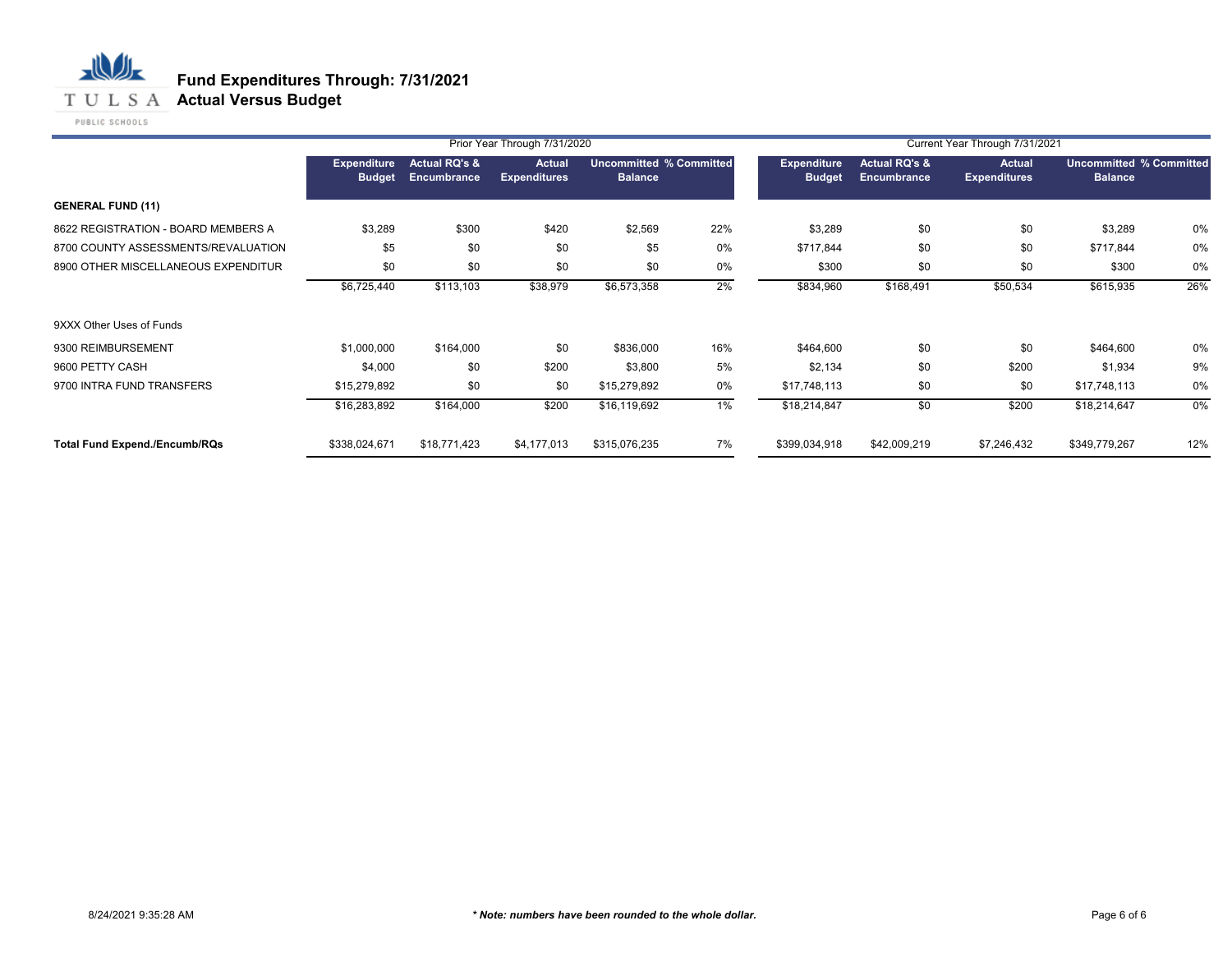

PUBLIC SCHOOLS

|                                                  |                                     |                                         | Prior Year Through 7/31/2020         |                |                                | Current Year Through 7/31/2021      |                                         |                                      |                                                  |      |
|--------------------------------------------------|-------------------------------------|-----------------------------------------|--------------------------------------|----------------|--------------------------------|-------------------------------------|-----------------------------------------|--------------------------------------|--------------------------------------------------|------|
|                                                  | <b>Expenditure</b><br><b>Budget</b> | <b>Actual RQ's &amp;</b><br>Encumbrance | <b>Actual</b><br><b>Expenditures</b> | <b>Balance</b> | <b>Uncommitted % Committed</b> | <b>Expenditure</b><br><b>Budget</b> | <b>Actual RQ's &amp;</b><br>Encumbrance | <b>Actual</b><br><b>Expenditures</b> | <b>Uncommitted % Committed</b><br><b>Balance</b> |      |
| <b>BUILDING FUND (21)</b>                        |                                     |                                         |                                      |                |                                |                                     |                                         |                                      |                                                  |      |
| <b>1XXX Salaries</b>                             |                                     |                                         |                                      |                |                                |                                     |                                         |                                      |                                                  |      |
| 1210 FULL TIME NON-CERTIFIED SALARI              | \$6,392,229                         | \$0                                     | \$468,123                            | \$5,924,106    | 7%                             | \$7,125,348                         | \$0                                     | \$426,756                            | \$6,698,593                                      | 6%   |
| 1240 UNUSED LEAVE - NON-CERTIF                   | \$0                                 | \$0                                     | \$8,640                              | $-$8,640$      | 0%                             | \$0                                 | \$0                                     | \$0                                  | \$0                                              | 0%   |
| 1250 BENEFIT ALLOWANCE-SUPPORT STAF              | \$63,736                            | \$0                                     | \$0                                  | \$63,736       | 0%                             | \$118,367                           | \$0                                     | \$0                                  | \$118,367                                        | 0%   |
| 1500 OVERTIME SALARIES - NON-CERTIF              | \$162,859                           | \$0                                     | \$13,694                             | \$149,165      | 8%                             | \$163,311                           | \$0                                     | \$14,925                             | \$148,386                                        | 9%   |
| 1800 STIPENDS - NON-CERTIFIED                    | \$27,500                            | \$0                                     | \$918                                | \$26,582       | 3%                             | \$27,500                            | \$0                                     | \$0                                  | \$27,500                                         | 0%   |
|                                                  | \$6,646,324                         | \$0                                     | \$491,375                            | \$6,154,949    | 7%                             | \$7,434,526                         | $\overline{50}$                         | \$441,681                            | \$6,992,845                                      | 6%   |
| 2XXX Benefits                                    |                                     |                                         |                                      |                |                                |                                     |                                         |                                      |                                                  |      |
| 2220 DENTAL INSURANCE - NON-CERTIFI              | \$19,368                            | \$0                                     | \$576                                | \$18,792       | 3%                             | \$15,036                            | \$0                                     | \$479                                | \$14,557                                         | 3%   |
| 2230 HEALTH INSURANCE - NON-CERTIFI              | \$930,924                           | \$0                                     | \$34,494                             | \$896,429      | 4%                             | \$1,138,459                         | \$0                                     | \$28,793                             | \$1,109,666                                      | 3%   |
| 2240 LIFE INSURANCE - NON-CERTIFIED              | \$17,013                            | \$0                                     | \$117                                | \$16,896       | 1%                             | \$16,308                            | \$0                                     | \$138                                | \$16,170                                         | 1%   |
| 2250 L-T DISB INSUR                              | \$22,408                            | \$0                                     | \$155                                | \$22,253       | 1%                             | \$18,322                            | \$0                                     | \$155                                | \$18,167                                         | 1%   |
| 2410 FICA - EMPLOYER'S CONTRIBUTION              | \$453,075                           | \$0                                     | \$29,972                             | \$423,103      | 7%                             | \$435,956                           | \$0                                     | \$26,710                             | \$409,246                                        | 6%   |
| 2420 MEDICARE - EMPLOYER'S CONTRIBU              | \$105,961                           | \$0                                     | \$7,038                              | \$98,924       | 7%                             | \$101,958                           | \$0                                     | \$6,341                              | \$95,617                                         | 6%   |
| 2610 RETIREMENT - DISTRICT PAID NON              | \$2,854                             | \$0                                     | \$214                                | \$2,640        | 7%                             | \$2,905                             | \$0                                     | \$121                                | \$2,784                                          | 4%   |
| 2620 RETIREMENT - FEDERAL MATCHING               | \$0                                 | \$0                                     | \$0                                  | \$0            | 0%                             | \$0                                 | \$0                                     | \$2,098                              | $-$2,098$                                        | 0%   |
| 2630 RETIREMENT - EMPLOYER'S CONTRI              | \$386,508                           | \$0                                     | \$22,190                             | \$364,318      | 6%                             | \$367,900                           | \$0                                     | \$26,282                             | \$341,618                                        | 7%   |
|                                                  | \$1,938,110                         | $\overline{50}$                         | \$94,756                             | \$1,843,354    | 5%                             | \$2,096,844                         | $\sqrt{6}$                              | \$91,117                             | \$2,005,727                                      | 4%   |
| 3XXX Purchased Professional & Technical Services |                                     |                                         |                                      |                |                                |                                     |                                         |                                      |                                                  |      |
| 3340 ENGINEERING SERVICES                        | \$0                                 | \$0                                     | \$0                                  | \$0            | 0%                             | \$0                                 | \$8,228                                 | \$0                                  | $-$ \$8,228                                      | 0%   |
| 3360 MEDICAL SERVICES                            | \$2,975                             | \$0                                     | \$0                                  | \$2,975        | 0%                             | \$2,975                             | \$0                                     | \$0                                  | \$2,975                                          | 0%   |
| 3370 OTHER PROFESSIONAL SERVICES                 | \$250,000                           | \$231,220                               | \$0                                  | \$18,780       | 92%                            | \$250,000                           | \$225,000                               | \$0                                  | \$25,000                                         | 90%  |
| 3440 SECURITY SERVICES                           | \$204,933                           | \$150,000                               | \$0                                  | \$54,933       | 73%                            | \$204,933                           | \$187,000                               | \$0                                  | \$17,933                                         | 91%  |
| 3442 SECURITY - ATHLETICS                        | \$26,554                            | \$7,000                                 | \$0                                  | \$19,554       | 26%                            | \$26,554                            | \$0                                     | \$0                                  | \$26,554                                         | 0%   |
| 3460 OTHER TECHNICAL SERVICES                    | \$8,000                             | \$8,000                                 | \$0                                  | \$0            | 100%                           | \$8,000                             | \$8,000                                 | \$0                                  | \$0                                              | 100% |
| 3590 PROFESSIONAL EMPLOYEE TRAINING              | \$300                               | \$0                                     | \$0                                  | \$300          | 0%                             | \$7,500                             | \$6,998                                 | \$0                                  | \$502                                            | 93%  |
|                                                  | \$492,762                           | \$396,220                               | \$0                                  | \$96,542       | 80%                            | \$499,962                           | \$435,226                               | \$0                                  | \$64,736                                         | 87%  |
| <b>4XXX Purchased Property Services</b>          |                                     |                                         |                                      |                |                                |                                     |                                         |                                      |                                                  |      |
| 4200 SODEXO MANAGEMENT FEE                       | \$1,163,810                         | \$1,140,770                             | \$0                                  | \$23,040       | 98%                            | \$5,928                             | \$0                                     | \$0                                  | \$5,928                                          | 0%   |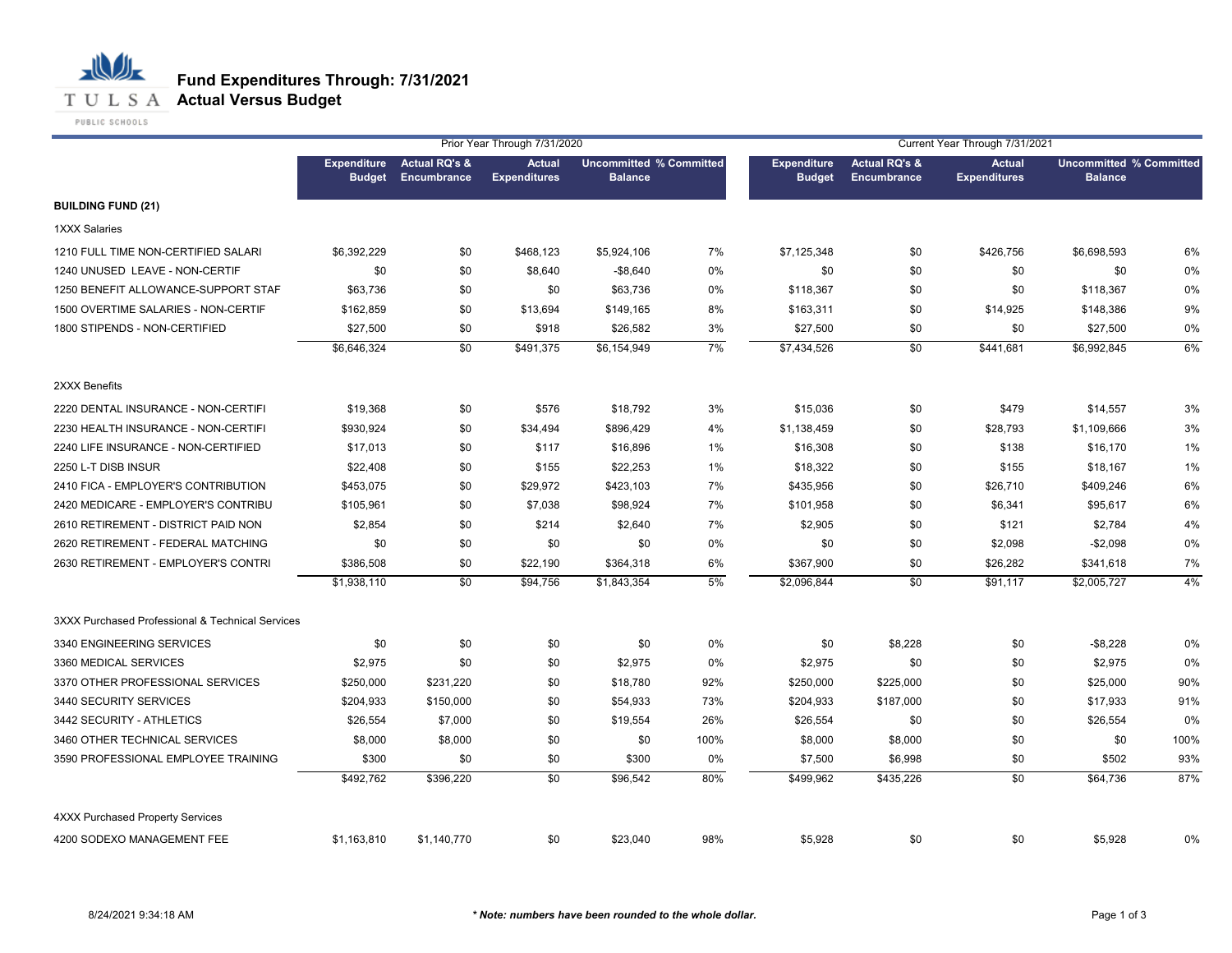

PUBLIC SCHOOLS

|                                     |                                     |                                         | Prior Year Through 7/31/2020         |                |                                | Current Year Through 7/31/2021      |                                         |                                      |                                                  |      |
|-------------------------------------|-------------------------------------|-----------------------------------------|--------------------------------------|----------------|--------------------------------|-------------------------------------|-----------------------------------------|--------------------------------------|--------------------------------------------------|------|
|                                     | <b>Expenditure</b><br><b>Budget</b> | <b>Actual RQ's &amp;</b><br>Encumbrance | <b>Actual</b><br><b>Expenditures</b> | <b>Balance</b> | <b>Uncommitted % Committed</b> | <b>Expenditure</b><br><b>Budget</b> | <b>Actual RQ's &amp;</b><br>Encumbrance | <b>Actual</b><br><b>Expenditures</b> | <b>Uncommitted % Committed</b><br><b>Balance</b> |      |
| <b>BUILDING FUND (21)</b>           |                                     |                                         |                                      |                |                                |                                     |                                         |                                      |                                                  |      |
| 4230 DISPOSAL SERVICES              | \$398,729                           | \$393,452                               | \$0                                  | \$5,277        | 99%                            | \$398,729                           | \$389,941                               | \$0                                  | \$8,789                                          | 98%  |
| 4250 LAUNDRY SERVICES               | \$2,000                             | \$0                                     | \$0                                  | \$2,000        | 0%                             | \$2,000                             | \$1,000                                 | \$0                                  | \$1,000                                          | 50%  |
| 4302 REPAIRS/MAINTENANCE CONTRACT L | \$24,220                            | \$17,859                                | \$0                                  | \$6,362        | 74%                            | \$0                                 | \$0                                     | \$0                                  | \$0                                              | 0%   |
| 4310 NONTECHNOLOGY SERVICES         | \$464,575                           | \$448,575                               | \$0                                  | \$16,000       | 97%                            | \$560,875                           | \$537,223                               | \$207                                | \$23,445                                         | 96%  |
| 4320 COMPUTER SERVICE               | \$2,500                             | \$0                                     | \$0                                  | \$2,500        | 0%                             | \$10,500                            | \$0                                     | \$0                                  | \$10,500                                         | 0%   |
| 4330 COOLING SERVICES               | \$195,000                           | \$107,257                               | \$0                                  | \$87,743       | 55%                            | \$230,000                           | \$95,000                                | \$0                                  | \$135,000                                        | 41%  |
| 4340 ELECTRICAL SERVICES            | \$45,865                            | \$20,865                                | \$0                                  | \$25,000       | 45%                            | \$45,865                            | \$14,000                                | \$0                                  | \$31,865                                         | 31%  |
| 4350 HEATING SERVICES               | \$15,561                            | \$0                                     | \$0                                  | \$15,561       | 0%                             | \$15,561                            | \$0                                     | \$0                                  | \$15,561                                         | 0%   |
| 4360 REP/MAINT OFFICE MACHINE SVCS  | \$2,500                             | \$0                                     | \$0                                  | \$2,500        | 0%                             | \$2,500                             | \$0                                     | \$0                                  | \$2,500                                          | 0%   |
| 4370 PLUMBING SERVICES              | \$40,000                            | \$40,000                                | \$0                                  | \$0            | 100%                           | \$76,000                            | \$70,000                                | \$0                                  | \$6,000                                          | 92%  |
| 4380 OTHER BUILDING SERVICES        | \$381,555                           | \$271,150                               | \$0                                  | \$110,405      | 71%                            | \$356,275                           | \$266,897                               | \$1,858                              | \$87,520                                         | 75%  |
| 4390 OTHER EQUIPMENT AND VEHICLE SE | \$227,942                           | \$55,520                                | \$0                                  | \$172,422      | 24%                            | \$150,442                           | \$60,000                                | \$0                                  | \$90,442                                         | 40%  |
| 4392 OTHER EQUIPMENT AND VEHICLE SE | \$0                                 | \$0                                     | \$0                                  | \$0            | 0%                             | \$1,000                             | \$0                                     | \$0                                  | \$1,000                                          | 0%   |
| 4490 OTHER RENTAL OR LEASE SERVICES | \$33,097                            | \$0                                     | \$0                                  | \$33,097       | 0%                             | \$0                                 | \$0                                     | \$0                                  | \$0                                              | 0%   |
| 4500 CONSTRUCTION SERVICES          | \$1,664,589                         | \$1,026,826                             | \$602,568                            | \$35,195       | 98%                            | \$1,625,303                         | \$1,046,714                             | \$601,362                            | $-$22,773$                                       | 101% |
|                                     | \$4,661,943                         | \$3,522,273                             | \$602,568                            | \$537,103      | 88%                            | \$3,480,978                         | \$2,480,776                             | \$603,426                            | \$396,777                                        | 89%  |
| 5XXX Other Purchased Services       |                                     |                                         |                                      |                |                                |                                     |                                         |                                      |                                                  |      |
| 5230 PROPERTY INSURANCE             | \$1,568,798                         | \$1,856                                 | \$1,566,943                          | \$0            | 100%                           | \$2,026,226                         | \$1,809,014                             | \$0                                  | \$217,212                                        | 89%  |
| 5340 MOBILE COMM DEVICES            | \$75,731                            | \$75,731                                | \$0                                  | \$0            | 100%                           | \$74,498                            | \$6,211                                 | \$0                                  | \$68,287                                         | 8%   |
| 5400 ADVERTISING                    | \$225                               | \$0                                     | \$0                                  | \$225          | 0%                             | \$225                               | \$0                                     | \$0                                  | \$225                                            | 0%   |
| 5592 PRINTING CLICK CHARGES         | \$5,500                             | \$0                                     | \$0                                  | \$5,500        | 0%                             | \$5,500                             | \$0                                     | \$0                                  | \$5,500                                          | 0%   |
| 5810 TRAVEL IN-DISTRICT / MILEAGE   | \$1,000                             | \$0                                     | \$0                                  | \$1,000        | 0%                             | \$1,000                             | \$0                                     | \$0                                  | \$1,000                                          | 0%   |
| 5820 TRAVEL OUT OF DISTRICT         | \$9,700                             | \$0                                     | \$0                                  | \$9,700        | 0%                             | \$4,200                             | \$0                                     | \$0                                  | \$4,200                                          | 0%   |
| 5990 OTHER PURCHASED SERVICES       | \$12,962                            | \$5,000                                 | \$0                                  | \$7,962        | 39%                            | \$27,962                            | \$5,000                                 | \$0                                  | \$22,962                                         | 18%  |
|                                     | \$1,673,916                         | \$82,586                                | \$1,566,943                          | \$24,387       | 99%                            | \$2,139,611                         | \$1,820,225                             | $\overline{50}$                      | \$319,386                                        | 85%  |
| <b>6XXX Supplies and Materials</b>  |                                     |                                         |                                      |                |                                |                                     |                                         |                                      |                                                  |      |
| 6111 PAPER AND COPY SUPPLIES-WAREHO | \$3,515                             | \$0                                     | \$115                                | \$3,400        | 3%                             | \$3,000                             | \$0                                     | \$0                                  | \$3,000                                          | 0%   |
| 6112 PAPER AND COPY SUPPLIES-ONLINE | \$1,053                             | \$0                                     | \$0                                  | \$1,053        | 0%                             | \$1,053                             | \$0                                     | \$0                                  | \$1,053                                          | 0%   |
| 6119 ONLINE ORDERING ENCUMBRANCE    | \$0                                 | \$11,105                                | \$0                                  | -\$11,105      | 0%                             | \$0                                 | \$926                                   | \$0                                  | -\$926                                           | 0%   |
| 6180 CLEAN-MAINT SUPPLIES CHEMICALS | \$838,193                           | \$224,835                               | \$20,584                             | \$592,774      | 29%                            | \$758,593                           | \$220,342                               | \$6,299                              | \$531,952                                        | 30%  |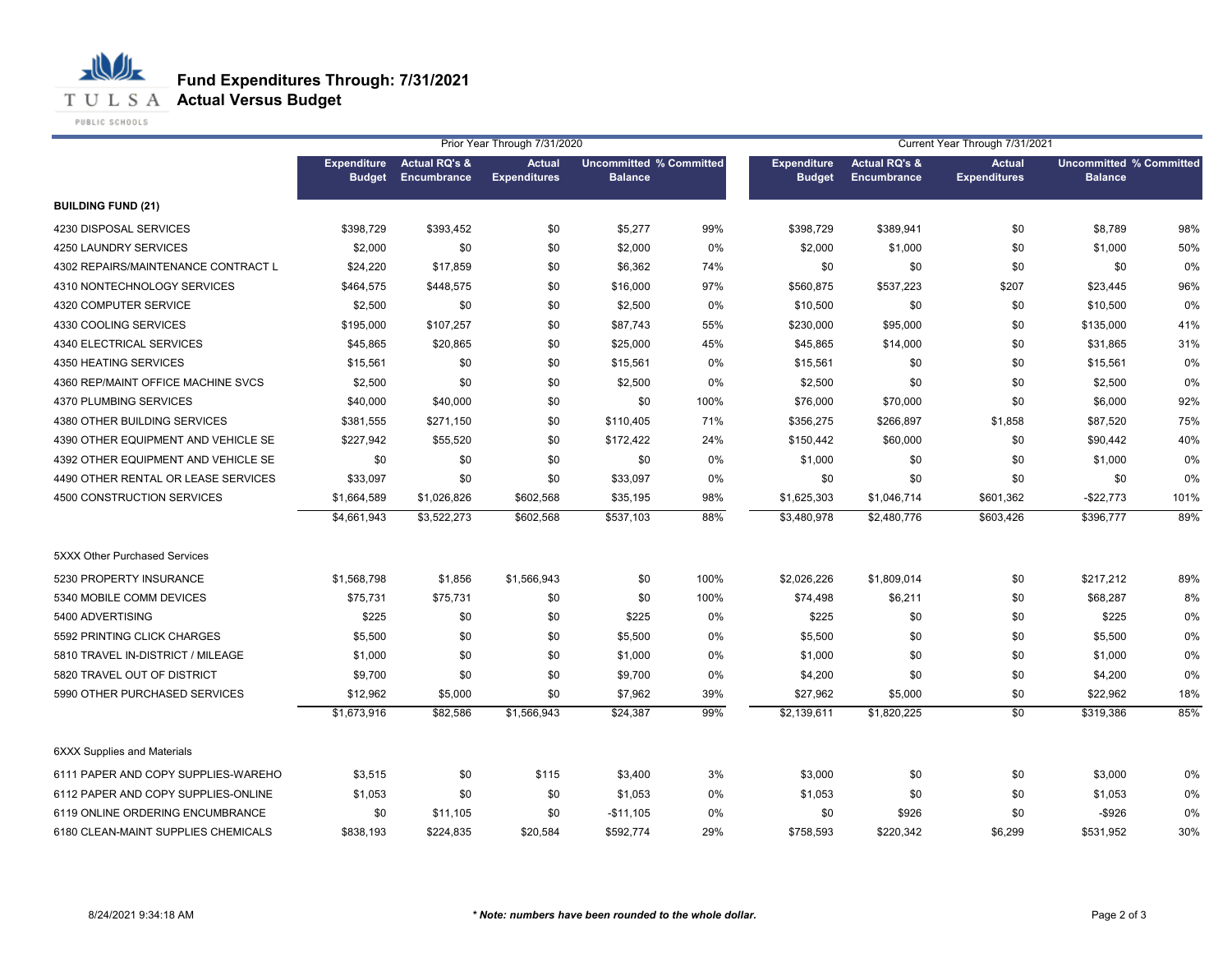

PUBLIC SCHOOLS

|                                      |                                     |                                         | Prior Year Through 7/31/2020         |                                                  |       | Current Year Through 7/31/2021      |                                         |                               |                                                  |     |
|--------------------------------------|-------------------------------------|-----------------------------------------|--------------------------------------|--------------------------------------------------|-------|-------------------------------------|-----------------------------------------|-------------------------------|--------------------------------------------------|-----|
|                                      | <b>Expenditure</b><br><b>Budget</b> | <b>Actual RQ's &amp;</b><br>Encumbrance | <b>Actual</b><br><b>Expenditures</b> | <b>Uncommitted % Committed</b><br><b>Balance</b> |       | <b>Expenditure</b><br><b>Budget</b> | <b>Actual RQ's &amp;</b><br>Encumbrance | Actual<br><b>Expenditures</b> | <b>Uncommitted % Committed</b><br><b>Balance</b> |     |
| <b>BUILDING FUND (21)</b>            |                                     |                                         |                                      |                                                  |       |                                     |                                         |                               |                                                  |     |
| 6190 GENERAL OFFICE SUPPLIES         | \$12,460                            | \$0                                     | \$0                                  | \$12,460                                         | 0%    | \$11,907                            | \$4,000                                 | \$0                           | \$7,907                                          | 34% |
| 6191 GENERAL OFFICE SUPPLIES-WAREHO  | \$3,265                             | \$0                                     | \$207                                | \$3,058                                          | 6%    | \$5,765                             | \$0                                     | \$0                           | \$5,765                                          | 0%  |
| 6192 GENERAL OFFICE SUPPLIES-ONLINE  | \$10,052                            | \$0                                     | \$0                                  | \$10,052                                         | 0%    | \$10,052                            | \$0                                     | \$0                           | \$10,052                                         | 0%  |
| 6510 APPLIANCES/FURNITURE/FIXTURES   | \$5,715                             | \$0                                     | \$0                                  | \$5,715                                          | 0%    | \$5,115                             | \$0                                     | \$0                           | \$5,115                                          | 0%  |
| 6530 TECHNOLOGY-RELATED EQUIPMENT    | \$15,909                            | \$0                                     | \$0                                  | \$15,909                                         | 0%    | \$14,609                            | \$9,196                                 | \$0                           | \$5,413                                          | 63% |
| 6570 UNIFORMS                        | \$14,064                            | \$0                                     | \$0                                  | \$14,064                                         | 0%    | \$14,064                            | \$0                                     | \$0                           | \$14,064                                         | 0%  |
| 6590 FIREARMS AND AMMUNITION         | \$9,001                             | \$0                                     | \$0                                  | \$9,001                                          | 0%    | \$9,001                             | \$0                                     | \$0                           | \$9,001                                          | 0%  |
|                                      | \$913,227                           | \$235,940                               | \$20,905                             | \$656,382                                        | 28%   | \$833,160                           | \$234,464                               | \$6,299                       | \$592,397                                        | 29% |
| <b>7XXX Property/Equipment</b>       |                                     |                                         |                                      |                                                  |       |                                     |                                         |                               |                                                  |     |
| 7320 EQUIPMENT-AUDIO VISUAL          | \$13,127                            | \$0                                     | \$0                                  | \$13,127                                         | 0%    | \$0                                 | \$0                                     | \$0                           | \$0                                              | 0%  |
| 7360 EQUIPMENT-MACHINERY             | \$33,758                            | \$0                                     | \$0                                  | \$33,758                                         | 0%    | \$46,743                            | \$0                                     | \$0                           | \$46,743                                         | 0%  |
| 7600 VEHICLES                        | \$5,000                             | \$0                                     | \$0                                  | \$5,000                                          | 0%    | \$5,000                             | \$0                                     | \$0                           | \$5,000                                          | 0%  |
|                                      | \$51,885                            | \$0                                     | $\overline{30}$                      | \$51,885                                         | $0\%$ | \$51,743                            | \$0                                     | $\overline{30}$               | \$51,743                                         | 0%  |
| 8XXX Other Objects and Reserves      |                                     |                                         |                                      |                                                  |       |                                     |                                         |                               |                                                  |     |
| 8100 DUES AND FEES FOR SERVICES      | \$1,239                             | \$0                                     | \$0                                  | \$1,239                                          | $0\%$ | \$1,239                             | \$0                                     | \$0                           | \$1,239                                          | 0%  |
| 8400 BUDGET CONTINGENCY              | \$196,200                           | \$0                                     | \$0                                  | \$196,200                                        | 0%    | \$3,338,241                         | \$0                                     | \$0                           | \$3,338,241                                      | 0%  |
| 8600 STAFF REGISTRATION AND TUITION  | \$7,000                             | \$1,500                                 | \$0                                  | \$5,500                                          | 21%   | \$7,000                             | \$1,750                                 | \$0                           | \$5,250                                          | 25% |
| 8700 COUNTY ASSESSMENTS/REVALUATION  | \$717,839                           | \$0                                     | \$0                                  | \$717,839                                        | 0%    | \$0                                 | \$0                                     | \$0                           | \$0                                              | 0%  |
|                                      | \$922,278                           | \$1,500                                 | $\overline{30}$                      | \$920,778                                        | $0\%$ | \$3,346,480                         | \$1,750                                 | \$0                           | \$3,344,730                                      | 0%  |
| <b>Total Fund Expend./Encumb/RQs</b> | \$17,300,446                        | \$4,238,519                             | \$2,776,547                          | \$10,285,379                                     | 41%   | \$19,883,305                        | \$4,972,440                             | \$1,142,523                   | \$13,768,342                                     | 31% |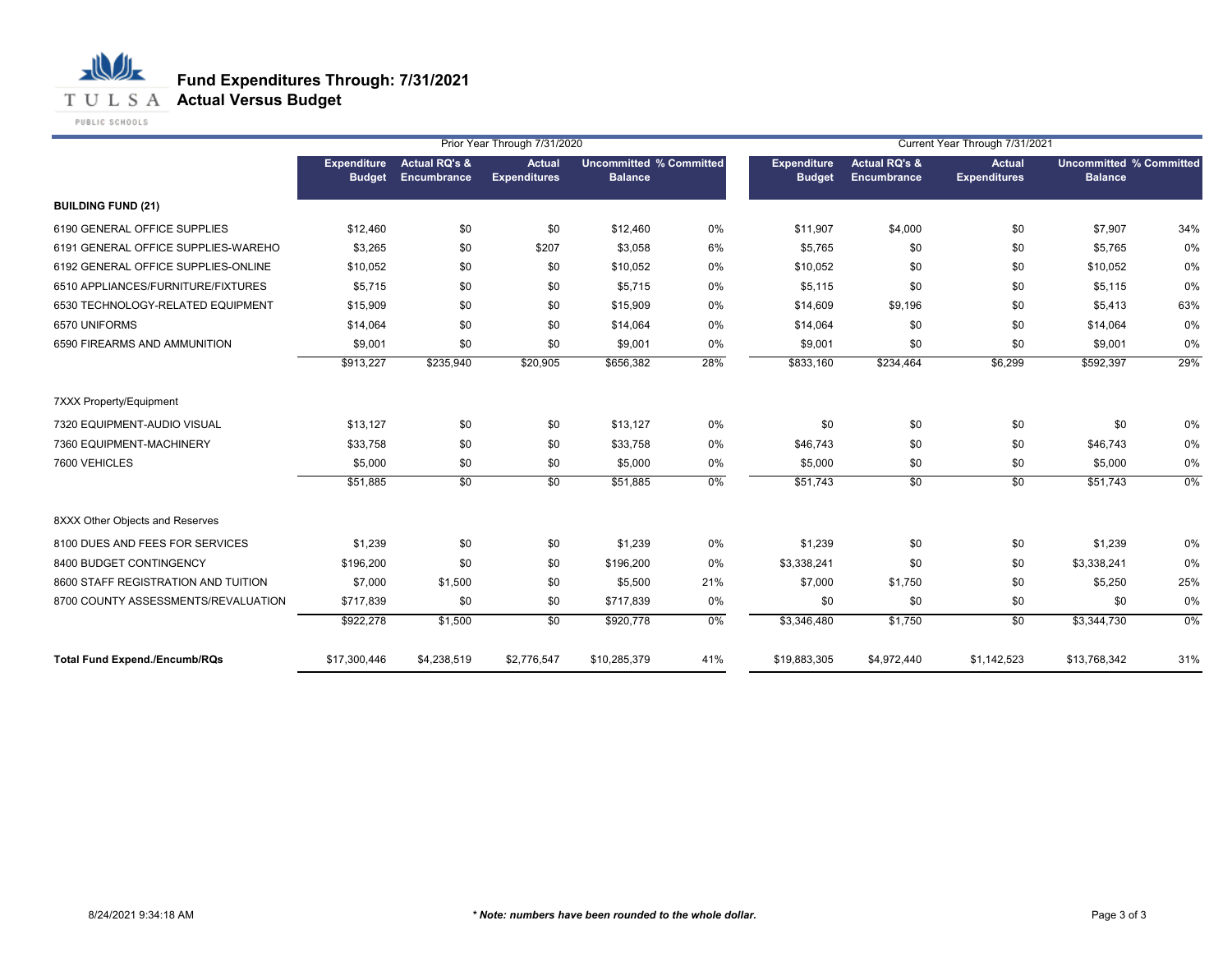**T U L S A Actual Versus Budget** 

PUBLIC SCHOOLS

|                                                  |                                     |                                         | Prior Year Through 7/31/2020         |                                                  |      | Current Year Through 7/31/2021      |                                         |                                      |                                                  |      |
|--------------------------------------------------|-------------------------------------|-----------------------------------------|--------------------------------------|--------------------------------------------------|------|-------------------------------------|-----------------------------------------|--------------------------------------|--------------------------------------------------|------|
|                                                  | <b>Expenditure</b><br><b>Budget</b> | <b>Actual RQ's &amp;</b><br>Encumbrance | <b>Actual</b><br><b>Expenditures</b> | <b>Uncommitted % Committed</b><br><b>Balance</b> |      | <b>Expenditure</b><br><b>Budget</b> | <b>Actual RQ's &amp;</b><br>Encumbrance | <b>Actual</b><br><b>Expenditures</b> | <b>Uncommitted % Committed</b><br><b>Balance</b> |      |
| <b>CHILD NUTRITION (22)</b>                      |                                     |                                         |                                      |                                                  |      |                                     |                                         |                                      |                                                  |      |
| 1XXX Salaries                                    |                                     |                                         |                                      |                                                  |      |                                     |                                         |                                      |                                                  |      |
| 1200 REGULAR NONCERTIFIED SALARIES               | \$0                                 | \$0                                     | \$0                                  | \$0                                              | 0%   | \$1,297,997                         | \$0                                     | \$0                                  | \$1,297,997                                      | 0%   |
| 1210 FULL TIME NON-CERTIFIED SALARI              | \$9,089,897                         | \$0                                     | \$346,157                            | \$8,743,740                                      | 4%   | \$8,490,317                         | \$0                                     | \$471,131                            | \$8,019,186                                      | 6%   |
| 1240 UNUSED LEAVE - NON-CERTIF                   | \$0                                 | \$0                                     | \$3,851                              | $-$ \$3,851                                      | 0%   | \$0                                 | \$0                                     | \$0                                  | \$0                                              | 0%   |
| 1250 BENEFIT ALLOWANCE-SUPPORT STAF              | \$402,902                           | \$0                                     | \$379                                | \$402,522                                        | 0%   | \$398,349                           | \$0                                     | \$455                                | \$397,894                                        | 0%   |
| 1500 OVERTIME SALARIES - NON-CERTIF              | \$0                                 | \$0                                     | \$563                                | $-$563$                                          | 0%   | \$0                                 | \$0                                     | \$0                                  | \$0                                              | 0%   |
|                                                  | \$9,492,799                         | \$0                                     | \$350,951                            | \$9,141,848                                      | 4%   | \$10,186,663                        | \$0                                     | \$471,586                            | \$9,715,077                                      | 5%   |
| 2XXX Benefits                                    |                                     |                                         |                                      |                                                  |      |                                     |                                         |                                      |                                                  |      |
| 2220 DENTAL INSURANCE - NON-CERTIFI              | \$34,701                            | \$0                                     | \$110                                | \$34,591                                         | 0%   | \$29,520                            | \$0                                     | \$150                                | \$29,370                                         | 1%   |
| 2230 HEALTH INSURANCE - NON-CERTIFI              | \$1,812,355                         | \$0                                     | \$7,881                              | \$1,804,474                                      | 0%   | \$1,980,734                         | \$0                                     | \$8,154                              | \$1,972,580                                      | 0%   |
| 2240 LIFE INSURANCE - NON-CERTIFIED              | \$21,148                            | \$0                                     | \$61                                 | \$21,086                                         | 0%   | \$21,519                            | \$0                                     | \$72                                 | \$21,447                                         | 0%   |
| 2250 L-T DISB INSUR                              | \$26,942                            | \$0                                     | \$81                                 | \$26,861                                         | 0%   | \$23,438                            | \$0                                     | \$81                                 | \$23,357                                         | 0%   |
| 2410 FICA - EMPLOYER'S CONTRIBUTION              | \$572,556                           | \$0                                     | \$21,258                             | \$551,298                                        | 4%   | \$619,854                           | \$0                                     | \$28,696                             | \$591,158                                        | 5%   |
| 2420 MEDICARE - EMPLOYER'S CONTRIBU              | \$134,222                           | \$0                                     | \$5,075                              | \$129,148                                        | 4%   | \$145,293                           | \$0                                     | \$6,825                              | \$138,468                                        | 5%   |
| 2620 RETIREMENT - FEDERAL MATCHING               | \$0                                 | \$0                                     | \$0                                  | \$0                                              | 0%   | \$0                                 | \$0                                     | \$3,094                              | $-$3,094$                                        | 0%   |
| 2630 RETIREMENT - EMPLOYER'S CONTRI              | \$304,346                           | \$0                                     | \$5,608                              | \$298,738                                        | 2%   | \$316,416                           | \$0                                     | \$13,089                             | \$303,326                                        | 4%   |
| 2831 WORKERS' COMPENSATION - NON-CE              | \$500,000                           | \$0                                     | \$500,000                            | \$0                                              | 100% | \$500,000                           | \$500,000                               | \$0                                  | \$0                                              | 100% |
|                                                  | \$3,406,271                         | $\overline{50}$                         | \$540,074                            | \$2,866,197                                      | 16%  | \$3,636,774                         | \$500,000                               | \$60,162                             | \$3,076,613                                      | 15%  |
| 3XXX Purchased Professional & Technical Services |                                     |                                         |                                      |                                                  |      |                                     |                                         |                                      |                                                  |      |
| 3370 OTHER PROFESSIONAL SERVICES                 | \$0                                 | \$0                                     | \$0                                  | \$0                                              | 0%   | \$200,000                           | \$200,000                               | \$0                                  | \$0                                              | 100% |
| 3460 OTHER TECHNICAL SERVICES                    | \$7,390                             | \$0                                     | \$6,760                              | \$630                                            | 91%  | \$7,390                             | \$0                                     | \$0                                  | \$7,390                                          | 0%   |
| 3590 PROFESSIONAL EMPLOYEE TRAINING              | \$3,000                             | \$0                                     | \$0                                  | \$3,000                                          | 0%   | \$0                                 | \$0                                     | \$0                                  | \$0                                              | 0%   |
|                                                  | \$10,390                            | \$0                                     | \$6,760                              | \$3,630                                          | 65%  | \$207,390                           | \$200,000                               | $\overline{50}$                      | \$7,390                                          | 96%  |
| 4XXX Purchased Property Services                 |                                     |                                         |                                      |                                                  |      |                                     |                                         |                                      |                                                  |      |
| 4301 REPAIRS/MAINTENANCE MATERIALS               | \$299,433                           | \$91,800                                | \$4,688                              | \$202,945                                        | 32%  | \$0                                 | \$0                                     | \$0                                  | \$0                                              | 0%   |
| 4302 REPAIRS/MAINTENANCE CONTRACT L              | \$47,150                            | \$10,000                                | \$0                                  | \$37,150                                         | 21%  | \$54,650                            | \$0                                     | \$0                                  | \$54,650                                         | 0%   |
| 4390 OTHER EQUIPMENT AND VEHICLE SE              | \$0                                 | \$0                                     | \$0                                  | \$0                                              | 0%   | \$234,033                           | \$136,632                               | \$6,402                              | \$90,999                                         | 61%  |
|                                                  | \$346,583                           | \$101,800                               | \$4,688                              | \$240,095                                        | 31%  | \$288,683                           | \$136,632                               | \$6,402                              | \$145,649                                        | 50%  |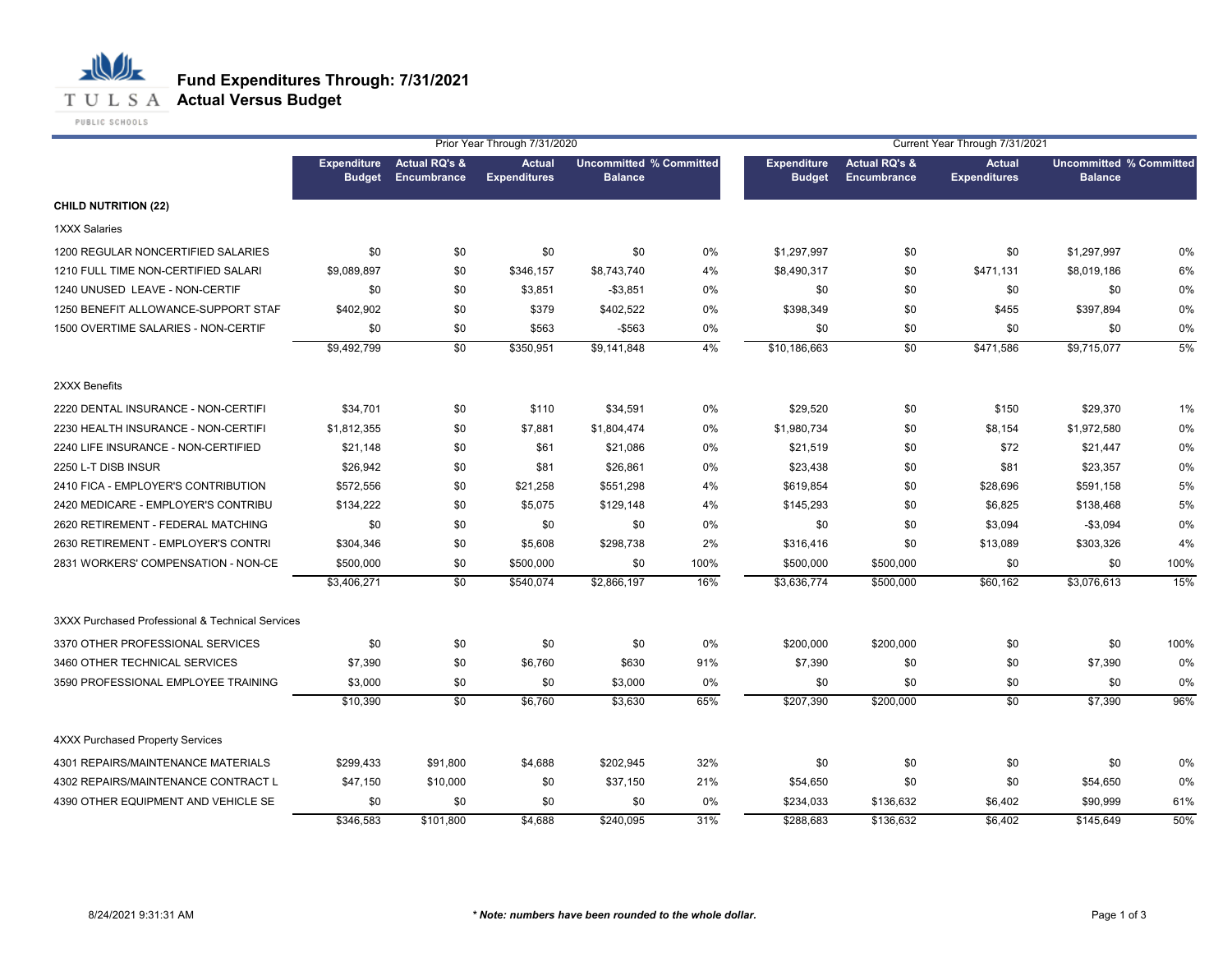

PUBLIC SCHOOLS

|                                      |               |                                                 | Prior Year Through 7/31/2020         |                                                  |      | Current Year Through 7/31/2021      |                                         |                                      |                                                  |     |
|--------------------------------------|---------------|-------------------------------------------------|--------------------------------------|--------------------------------------------------|------|-------------------------------------|-----------------------------------------|--------------------------------------|--------------------------------------------------|-----|
|                                      | <b>Budget</b> | <b>Expenditure</b> Actual RQ's &<br>Encumbrance | <b>Actual</b><br><b>Expenditures</b> | <b>Uncommitted % Committed</b><br><b>Balance</b> |      | <b>Expenditure</b><br><b>Budget</b> | <b>Actual RQ's &amp;</b><br>Encumbrance | <b>Actual</b><br><b>Expenditures</b> | <b>Uncommitted % Committed</b><br><b>Balance</b> |     |
| <b>CHILD NUTRITION (22)</b>          |               |                                                 |                                      |                                                  |      |                                     |                                         |                                      |                                                  |     |
| <b>5XXX Other Purchased Services</b> |               |                                                 |                                      |                                                  |      |                                     |                                         |                                      |                                                  |     |
| 5310 POSTAGE SERVICES                | \$1,000       | \$0                                             | \$0                                  | \$1,000                                          | 0%   | \$0                                 | \$0                                     | \$0                                  | \$0                                              | 0%  |
| 5340 MOBILE COMM DEVICES             | \$14,899      | \$14,899                                        | \$0                                  | \$0                                              | 100% | \$8,849                             | \$738                                   | \$0                                  | \$8,111                                          | 8%  |
| 5400 ADVERTISING                     | \$2,000       | \$0                                             | \$0                                  | \$2,000                                          | 0%   | \$2,000                             | \$0                                     | \$0                                  | \$2,000                                          | 0%  |
| 5591 PRINTING IN HOUSE               | \$21,909      | \$0                                             | \$0                                  | \$21,909                                         | 0%   | \$18,159                            | \$0                                     | \$0                                  | \$18,159                                         | 0%  |
| 5592 PRINTING CLICK CHARGES          | \$13,305      | \$0                                             | \$0                                  | \$13,305                                         | 0%   | \$30,500                            | \$0                                     | \$0                                  | \$30,500                                         | 0%  |
| 5700 FOOD SERRVICE MANAGEMENT        | \$5,399,015   | \$3,524,997                                     | \$0                                  | \$1,874,018                                      | 65%  | \$9,526,295                         | \$525,000                               | \$0                                  | \$9,001,295                                      | 6%  |
| 5810 TRAVEL IN-DISTRICT / MILEAGE    | \$26,401      | \$0                                             | \$59                                 | \$26,342                                         | 0%   | \$33,974                            | \$30,340                                | \$29                                 | \$3,605                                          | 89% |
| 5820 TRAVEL OUT OF DISTRICT          | \$221         | \$0                                             | \$0                                  | \$221                                            | 0%   | \$221                               | \$0                                     | \$0                                  | \$221                                            | 0%  |
| 5990 OTHER PURCHASED SERVICES        | \$11,605      | \$10,925                                        | \$375                                | \$305                                            | 97%  | \$17,656                            | \$11,300                                | \$0                                  | \$6,356                                          | 64% |
|                                      | \$5,490,355   | \$3,550,821                                     | \$434                                | \$1,939,101                                      | 65%  | \$9,637,654                         | \$567,378                               | \$29                                 | \$9,070,247                                      | 6%  |
| <b>6XXX Supplies and Materials</b>   |               |                                                 |                                      |                                                  |      |                                     |                                         |                                      |                                                  |     |
| 6111 PAPER AND COPY SUPPLIES-WAREHO  | \$4,068       | \$0                                             | \$0                                  | \$4,068                                          | 0%   | \$0                                 | \$0                                     | \$0                                  | \$0                                              | 0%  |
| 6112 PAPER AND COPY SUPPLIES-ONLINE  | \$4,000       | \$0                                             | \$0                                  | \$4,000                                          | 0%   | \$4,000                             | \$0                                     | \$0                                  | \$4,000                                          | 0%  |
| 6119 ONLINE ORDERING ENCUMBRANCE     | \$0           | \$13,028                                        | \$0                                  | $-$13,028$                                       | 0%   | \$0                                 | \$1,085                                 | \$0                                  | $-$1,085$                                        | 0%  |
| 6170 PAPER PRODUCTS                  | \$43,874      | \$0                                             | \$0                                  | \$43,874                                         | 0%   | \$43,874                            | \$0                                     | \$0                                  | \$43,874                                         | 0%  |
| 6180 CLEAN-MAINT SUPPLIES CHEMICALS  | \$0           | \$0                                             | \$0                                  | \$0                                              | 0%   | \$43,000                            | \$21,500                                | \$0                                  | \$21,500                                         | 50% |
| 6191 GENERAL OFFICE SUPPLIES-WAREHO  | \$496         | \$0                                             | \$0                                  | \$496                                            | 0%   | \$496                               | \$0                                     | \$0                                  | \$496                                            | 0%  |
| 6192 GENERAL OFFICE SUPPLIES-ONLINE  | \$9,028       | \$0                                             | \$0                                  | \$9,028                                          | 0%   | \$9,028                             | \$0                                     | \$0                                  | \$9,028                                          | 0%  |
| 6300 FOOD AND MILK                   | \$3,943,694   | \$672,845                                       | \$0                                  | \$3,270,849                                      | 17%  | \$0                                 | \$0                                     | \$0                                  | \$0                                              | 0%  |
| 6301 FOOD AND MILK                   | \$50,000      | \$50,000                                        | \$0                                  | \$0                                              | 100% | \$59,527                            | \$57,000                                | \$0                                  | \$2,527                                          | 96% |
| 6302 INVENTORY CAFETERIA             | \$200,000     | \$0                                             | \$0                                  | \$200,000                                        | 0%   | \$0                                 | \$0                                     | \$0                                  | \$0                                              | 0%  |
| 6310 FOOD-EXCEPT PRODUCE AND BREAD   | \$75,000      | \$0                                             | \$0                                  | \$75,000                                         | 0%   | \$0                                 | \$0                                     | \$0                                  | \$0                                              | 0%  |
| 6390 INVENTORY COMMODITIES           | \$37,698      | \$0                                             | \$0                                  | \$37,698                                         | 0%   | \$0                                 | \$0                                     | \$0                                  | \$0                                              | 0%  |
| 6510 APPLIANCES/FURNITURE/FIXTURES   | \$11,626      | \$0                                             | \$0                                  | \$11,626                                         | 0%   | \$10,740                            | \$10,380                                | \$0                                  | \$360                                            | 97% |
| 6530 TECHNOLOGY-RELATED EQUIPMENT    | \$59,757      | \$53,003                                        | \$0                                  | \$6,754                                          | 89%  | \$63,825                            | \$38,966                                | \$0                                  | \$24,859                                         | 61% |
| 6570 UNIFORMS                        | \$0           | \$0                                             | \$0                                  | \$0                                              | 0%   | \$8,000                             | \$0                                     | \$0                                  | \$8,000                                          | 0%  |
|                                      | \$4,439,241   | \$788,876                                       | \$0                                  | \$3,650,366                                      | 18%  | \$242,490                           | \$128,931                               | \$0                                  | \$113,559                                        | 53% |
| 7XXX Property/Equipment              |               |                                                 |                                      |                                                  |      |                                     |                                         |                                      |                                                  |     |
| 7310 APPLIANCES/FURNITURE/FIXTURES   | \$46,963      | \$0                                             | \$0                                  | \$46,963                                         | 0%   | \$46,572                            | \$0                                     | \$0                                  | \$46,572                                         | 0%  |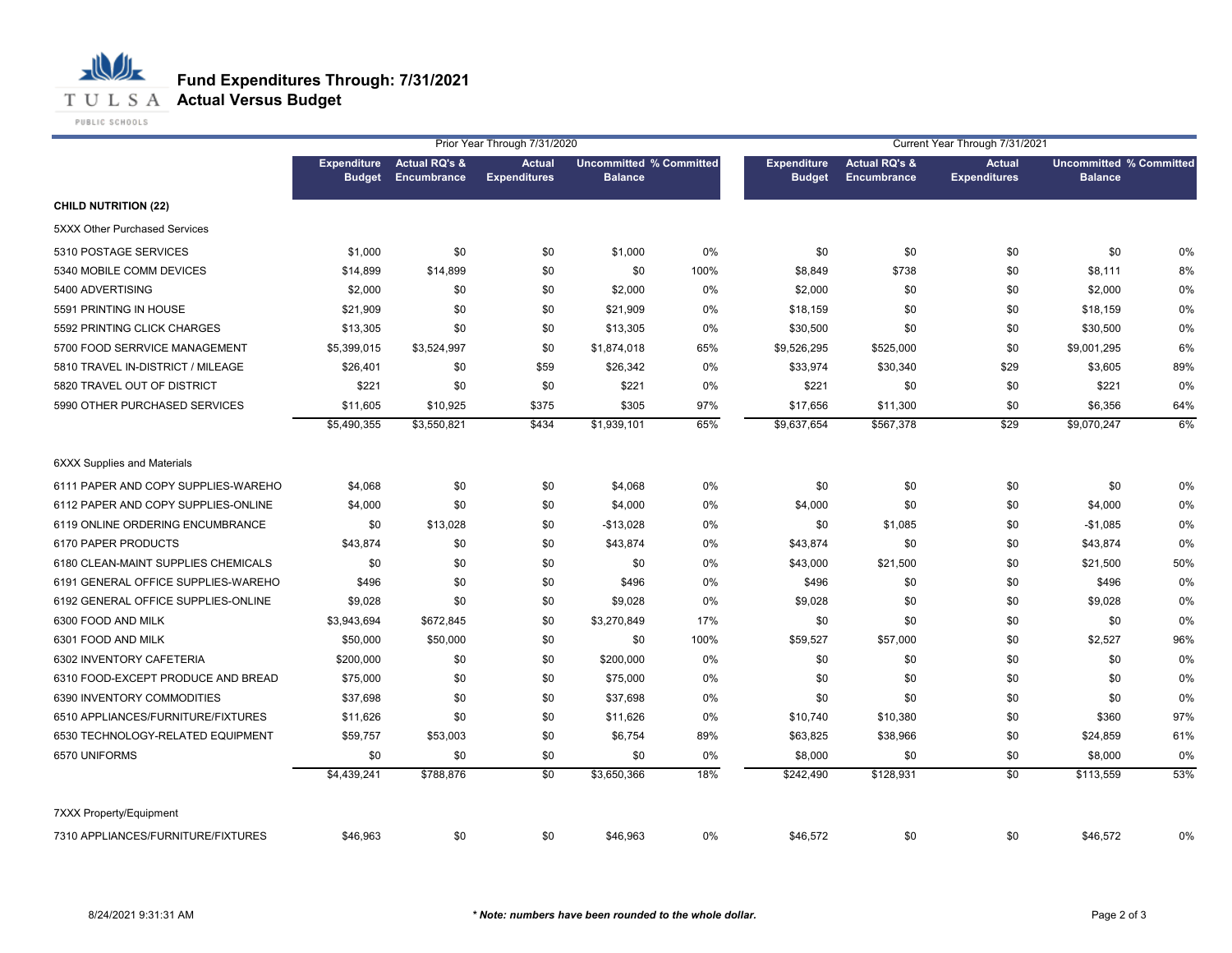## **T U L S A Actual Versus Budget**

|                                      |                                     |                              | Prior Year Through 7/31/2020         |                                                  |     | Current Year Through 7/31/2021 |                                         |                               |                |                                |  |
|--------------------------------------|-------------------------------------|------------------------------|--------------------------------------|--------------------------------------------------|-----|--------------------------------|-----------------------------------------|-------------------------------|----------------|--------------------------------|--|
|                                      | <b>Expenditure</b><br><b>Budget</b> | Actual RQ's &<br>Encumbrance | <b>Actual</b><br><b>Expenditures</b> | <b>Uncommitted % Committed</b><br><b>Balance</b> |     | Expenditure<br><b>Budget</b>   | <b>Actual RQ's &amp;</b><br>Encumbrance | Actual<br><b>Expenditures</b> | <b>Balance</b> | <b>Uncommitted % Committed</b> |  |
| <b>CHILD NUTRITION (22)</b>          |                                     |                              |                                      |                                                  |     |                                |                                         |                               |                |                                |  |
|                                      | \$46,963                            | \$0                          | \$0                                  | \$46,963                                         | 0%  | \$46,572                       | \$0                                     | \$0                           | \$46,572       | 0%                             |  |
| 8XXX Other Objects and Reserves      |                                     |                              |                                      |                                                  |     |                                |                                         |                               |                |                                |  |
| 8600 STAFF REGISTRATION AND TUITION  | \$1,173                             | \$0                          | \$0                                  | \$1,173                                          | 0%  | \$0                            | \$0                                     | \$0                           | \$0            | 0%                             |  |
|                                      | \$1,173                             | \$0                          | \$0                                  | \$1,173                                          | 0%  | \$0                            | \$0                                     | \$0                           | \$0            | 0%                             |  |
| 9XXX Other Uses of Funds             |                                     |                              |                                      |                                                  |     |                                |                                         |                               |                |                                |  |
| 9300 REIMBURSEMENT                   | \$1,700,000                         | \$0                          | \$0                                  | \$1,700,000                                      | 0%  | \$1,700,000                    | \$0                                     | \$0                           | \$1,700,000    | 0%                             |  |
|                                      | \$1,700,000                         | \$0                          | \$0                                  | \$1,700,000                                      | 0%  | \$1,700,000                    | \$0                                     | \$0                           | \$1,700,000    | 0%                             |  |
| <b>Total Fund Expend./Encumb/RQs</b> | \$24,933,775                        | \$4,441,496                  | \$902,907                            | \$19,589,372                                     | 21% | \$25,946,227                   | \$1,532,941                             | \$538,179                     | \$23,875,107   | 8%                             |  |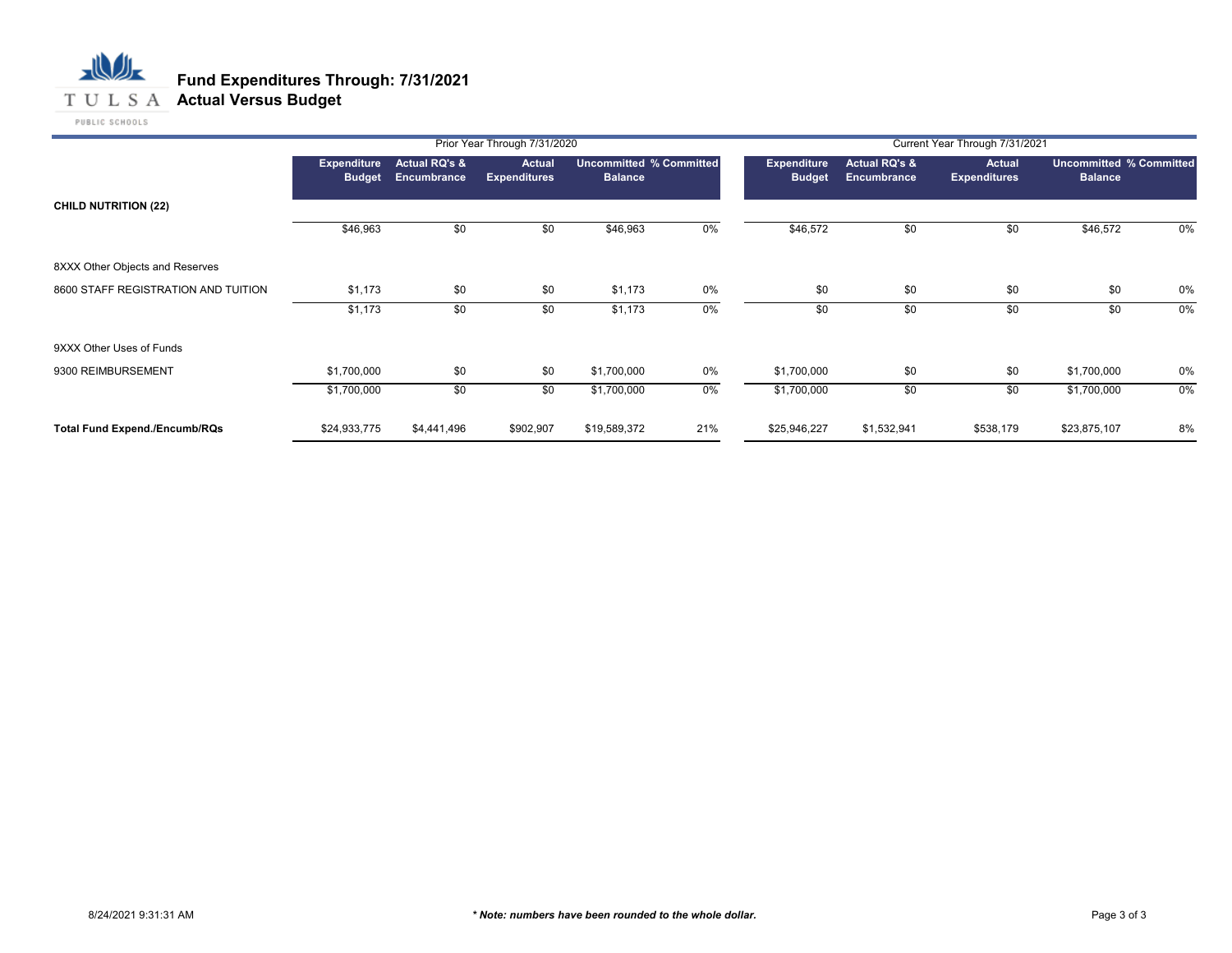

# **Bond Fund Expenditures By Project Through: 7/31/2021**

| <b>Project Project Description</b>  | Current Year Through 7/31/2021 |                          |           |                                                |             |  |
|-------------------------------------|--------------------------------|--------------------------|-----------|------------------------------------------------|-------------|--|
|                                     | <b>Expenditure Budget</b>      | <b>Actual RQ's &amp;</b> |           | <b>Actual Expenditures</b> Uncommitted Balance | % Committed |  |
| 30 - BOND BALANCING FUND            |                                | <b>Encumbrance</b>       |           |                                                |             |  |
| 0000 UNRESTRICTED FUNDS             | \$91,914,466                   | \$0                      | \$0       | \$91,914,466                                   | 0%          |  |
| SUM OF FUND 30                      | \$91,914,466                   | $\overline{50}$          | \$0       | \$91,914,466                                   | 0%          |  |
|                                     |                                |                          |           |                                                |             |  |
| 31 - BOND FUND - 2021A              |                                |                          |           |                                                |             |  |
| 1110 BOND CLASSROOM TEXTBOOKS       | \$574,665                      | \$332,005                | \$0       | \$242,661                                      | 58%         |  |
| 1111 BOND READING AND STEM MATERIAL | \$317,076                      | \$242,690                | \$16,750  | \$57,636                                       | 82%         |  |
| 1119 BOND CLASSROOM MANAGEMENT FEES | \$162,182                      | \$147,599                | \$0       | \$14,584                                       | 91%         |  |
| 1130 BOND CLASSROOM FURNITURE / FIX | \$325,141                      | \$0                      | \$0       | \$325,141                                      | 0%          |  |
| 1133 BOND FINE ARTS: UNIFORMS, EQUI | \$8,921                        | \$0                      | \$0       | \$8,921                                        | 0%          |  |
| 1135 BOND AUDITORIUM REMODEL        | \$28,237                       | \$0                      | \$0       | \$28,237                                       | 0%          |  |
| 1136 BOND PE / HEALTH EDUCATION EQU | \$159,779                      | \$0                      | \$0       | \$159,779                                      | 0%          |  |
| 1145 BOND 21ST CENTURY CLASSROOM TE | \$30,733                       | \$0                      | \$0       | \$30,733                                       | 0%          |  |
| 1147 MANAGED PRINT SERVICE          | \$19,657                       | \$0                      | \$0       | \$19,657                                       | 0%          |  |
| 1169 CLASSROOM COMPUTERS            | \$403,063                      | \$219,040                | \$0       | \$184,023                                      | 54%         |  |
| 1173 BOND SYSTEMS UPGRADES, PHONE,  | \$337,142                      | \$4,500                  | \$0       | \$332,642                                      | 1%          |  |
| 1219 BOND MANAGEMENT FEES           | \$314,675                      | \$261,291                | \$51,209  | \$2,175                                        | 99%         |  |
| 1230 BOND-BLDG RENOVATIONS          | \$0                            | \$0                      | \$0       | \$0                                            | #DIV/0!     |  |
| 1231 BOND-ACCESSIBILITY             | \$0                            | \$0                      | \$0       | \$0                                            | #DIV/0!     |  |
| <b>1527 LIBRARY MATERIAL</b>        | \$497,877                      | \$351,240                | \$0       | \$146,637                                      | 71%         |  |
| SUM OF FUND 31                      | \$3,179,148                    | \$1,558,365              | \$67,959  | \$1,552,824                                    | 51%         |  |
| 35 - BOND FUND - 2019B              |                                |                          |           |                                                |             |  |
| <b>1527 LIBRARY MATERIAL</b>        | \$95,431                       | \$95,424                 | \$0       | \$7                                            | 100%        |  |
| SUM OF FUND 35                      | \$95,431                       | \$95.424                 | \$0       | \$7                                            | 100%        |  |
| 36 - BOND FUND - 2019C              |                                |                          |           |                                                |             |  |
| 1146 DESKTOP & APP VIRTUALIZATION   | \$286,079                      | \$175,177                | \$110,902 | \$0                                            | 100%        |  |
| 1169 CLASSROOM COMPUTERS            | \$58,182                       | \$58,182                 | \$0       | \$0                                            | 100%        |  |
| 1171 PROFESSIONAL DEVELOPMENT       | \$250,000                      | \$200,513                | \$49,488  | \$0                                            | 100%        |  |
| 1172 BOND TECHNOLOGY INFRASTRUCTURE | \$41,829                       | \$29.160                 | \$5,021   | \$7,648                                        | 82%         |  |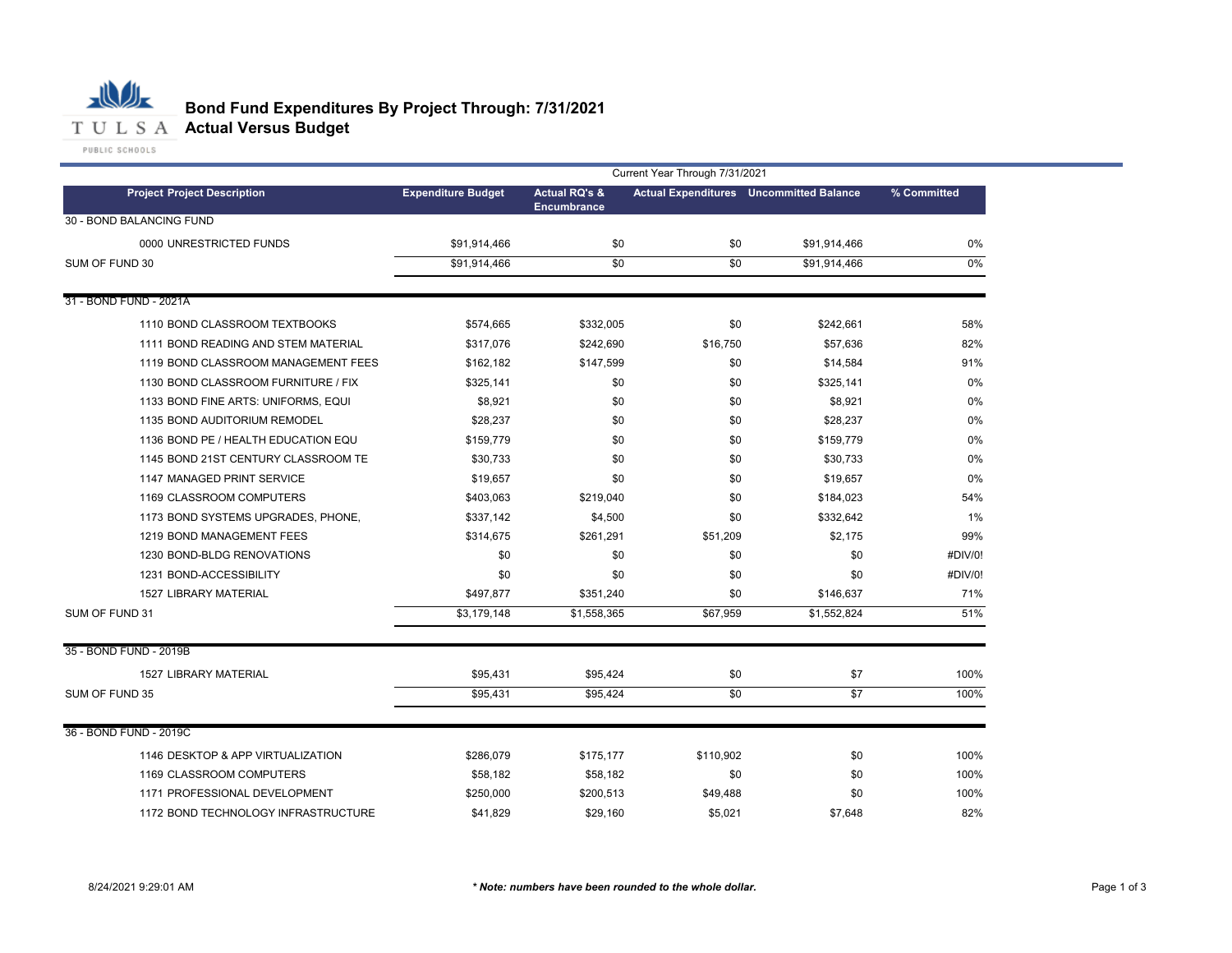

# **Bond Fund Expenditures By Project Through: 7/31/2021**

|                                     | Current Year Through 7/31/2021 |                                                |                 |                                                |             |  |
|-------------------------------------|--------------------------------|------------------------------------------------|-----------------|------------------------------------------------|-------------|--|
| <b>Project Project Description</b>  | <b>Expenditure Budget</b>      | <b>Actual RQ's &amp;</b><br><b>Encumbrance</b> |                 | <b>Actual Expenditures</b> Uncommitted Balance | % Committed |  |
| 1173 BOND SYSTEMS UPGRADES, PHONE,  | \$5.790                        | $\overline{50}$                                | $\overline{50}$ | \$5.790                                        | 0%          |  |
| 1177 INSTRUCTIONAL LEARNING RESOURC | \$232,129                      | \$232,129                                      | \$0             | \$0                                            | 100%        |  |
| SUM OF FUND 36                      | \$874,008                      | \$695,160                                      | \$165,411       | \$13,438                                       | 98%         |  |
| 37 - BOND FUND - 2020A              |                                |                                                |                 |                                                |             |  |
| 1110 BOND CLASSROOM TEXTBOOKS       | \$305,956                      | \$305,956                                      | \$0             | \$0                                            | 100%        |  |
| 1130 BOND CLASSROOM FURNITURE / FIX | \$24,719                       | \$24,719                                       | \$0             | \$0                                            | 100%        |  |
| 1139 BOND SCIENCE SAFETY EQUIPMENT  | \$1,748                        | \$1,748                                        | \$0             | \$0                                            | 100%        |  |
| 1147 MANAGED PRINT SERVICE          | \$5,570                        | \$5,570                                        | \$0             | \$0                                            | 100%        |  |
| 1215 BOND-ENERGY MANAGEMENT FEES    | \$32,767                       | \$11,141                                       | \$0             | \$21.626                                       | 34%         |  |
| SUM OF FUND 37                      | \$370,761                      | \$349,134                                      | \$0             | \$21,626                                       | 94%         |  |
| 38 - BOND FUND - 2020B              |                                |                                                |                 |                                                |             |  |
| 1110 BOND CLASSROOM TEXTBOOKS       | \$276,762                      | \$261,820                                      | \$0             | \$14,942                                       | 95%         |  |
| 1111 BOND READING AND STEM MATERIAL | \$10.586                       | \$0                                            | \$0             | \$10,586                                       | 0%          |  |
| 1133 BOND FINE ARTS: UNIFORMS, EQUI | \$241,496                      | \$4,534                                        | \$0             | \$236,962                                      | 2%          |  |
| 1139 BOND SCIENCE SAFETY EQUIPMENT  | \$49,862                       | \$3,076                                        | \$0             | \$46,786                                       | 6%          |  |
| 1145 BOND 21ST CENTURY CLASSROOM TE | \$48,630                       | \$40,000                                       | \$0             | \$8,630                                        | 82%         |  |
| 1147 MANAGED PRINT SERVICE          | \$90,000                       | \$90,000                                       | \$0             | \$0                                            | 100%        |  |
| 1169 CLASSROOM COMPUTERS            | \$77,459                       | \$77,459                                       | \$0             | \$0                                            | 100%        |  |
| 1180 BOND UPGRADE POOL LOCKER ROOMS | \$16,633                       | \$0                                            | \$0             | \$16,633                                       | 0%          |  |
| 1200 FACILITIES - BOND              | \$311,508                      | \$10,724                                       | \$0             | \$300,784                                      | 3%          |  |
| 1215 BOND-ENERGY MANAGEMENT FEES    | \$298,934                      | \$0                                            | \$0             | \$298,934                                      | 0%          |  |
| 1219 BOND MANAGEMENT FEES           | \$15                           | \$0                                            | \$0             | \$15                                           | 0%          |  |
| 1410 BOND SCHOOL BUSES / ROUTE MAIN | \$267,284                      | \$118,695                                      | \$0             | \$148,589                                      | 44%         |  |
| 1527 LIBRARY MATERIAL               | \$290,133                      | \$43,158                                       | \$0             | \$246,975                                      | 15%         |  |
| SUM OF FUND 38                      | \$1,979,304                    | \$649,467                                      | \$0             | \$1,329,837                                    | 33%         |  |
| 39 - BOND FUND - 2020C              |                                |                                                |                 |                                                |             |  |
| 1119 BOND CLASSROOM MANAGEMENT FEES | \$750                          | \$0                                            | \$0             | \$750                                          | 0%          |  |
| 1146 DESKTOP & APP VIRTUALIZATION   | \$928,440                      | \$452,268                                      | \$361,733       | \$114,439                                      | 88%         |  |

۰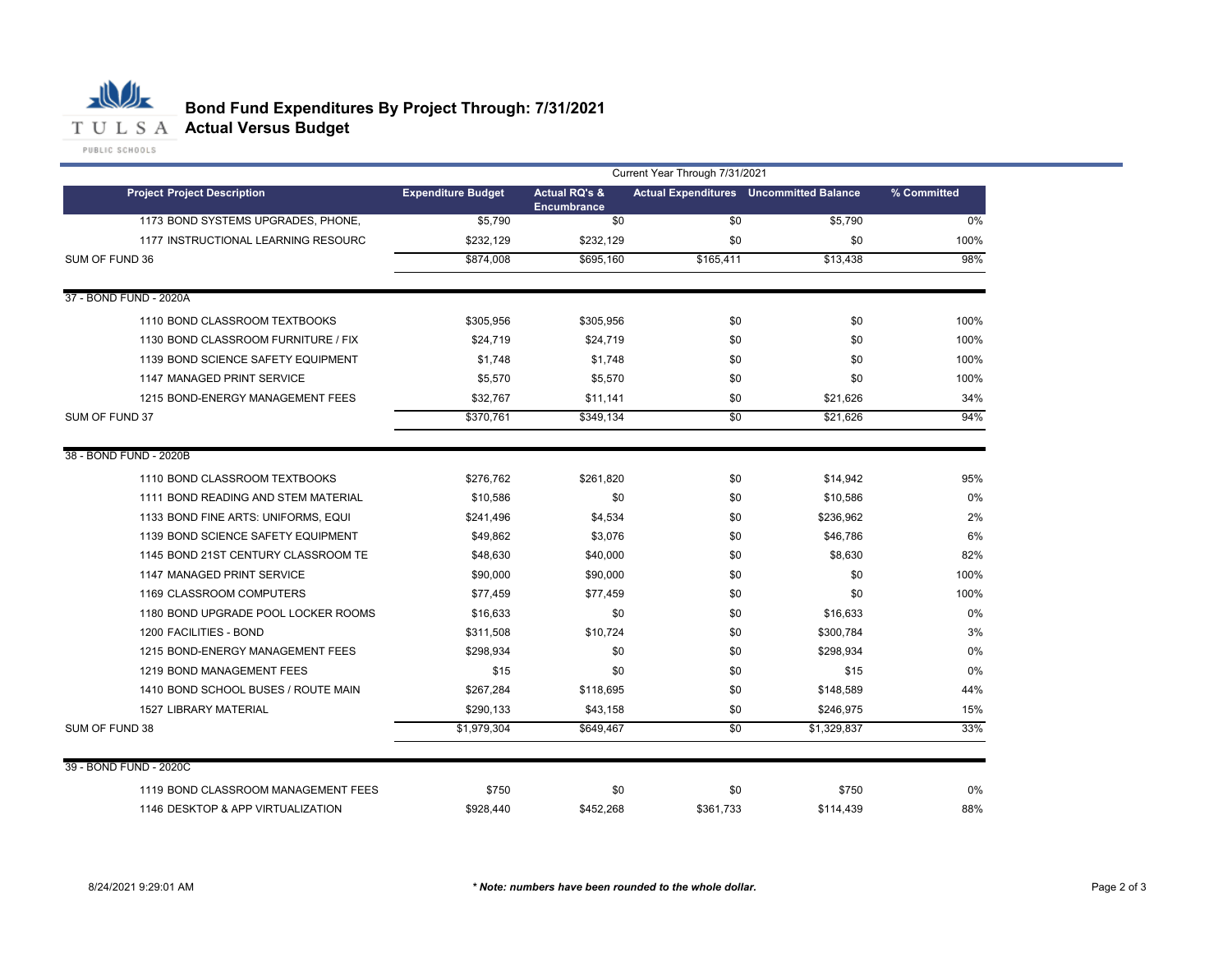

|                                     | Current Year Through 7/31/2021 |                              |                            |                            |             |
|-------------------------------------|--------------------------------|------------------------------|----------------------------|----------------------------|-------------|
| <b>Project Project Description</b>  | <b>Expenditure Budget</b>      | Actual RQ's &<br>Encumbrance | <b>Actual Expenditures</b> | <b>Uncommitted Balance</b> | % Committed |
| 1169 CLASSROOM COMPUTERS            | \$169.333                      | \$165,075                    | \$0                        | \$4,258                    | 97%         |
| 1171 PROFESSIONAL DEVELOPMENT       | \$187.889                      | \$112,806                    | \$0                        | \$75.084                   | 60%         |
| 1172 BOND TECHNOLOGY INFRASTRUCTURE | \$172.062                      | \$0                          | \$0                        | \$172.062                  | 0%          |
| 1173 BOND SYSTEMS UPGRADES, PHONE,  | \$17,586                       | \$0                          | \$0                        | \$17.586                   | 0%          |
| 1177 INSTRUCTIONAL LEARNING RESOURC | \$453.747                      | \$365.174                    | \$0                        | \$88,573                   | 80%         |
| SUM OF FUND 39                      | \$1.929.807                    | \$1,095,322                  | \$361.733                  | \$472.752                  | 76%         |
| Grand Total of all Funds:           | \$100.342.925                  | \$4,442,871                  | \$595,103                  | \$95,304,951               | 5%          |